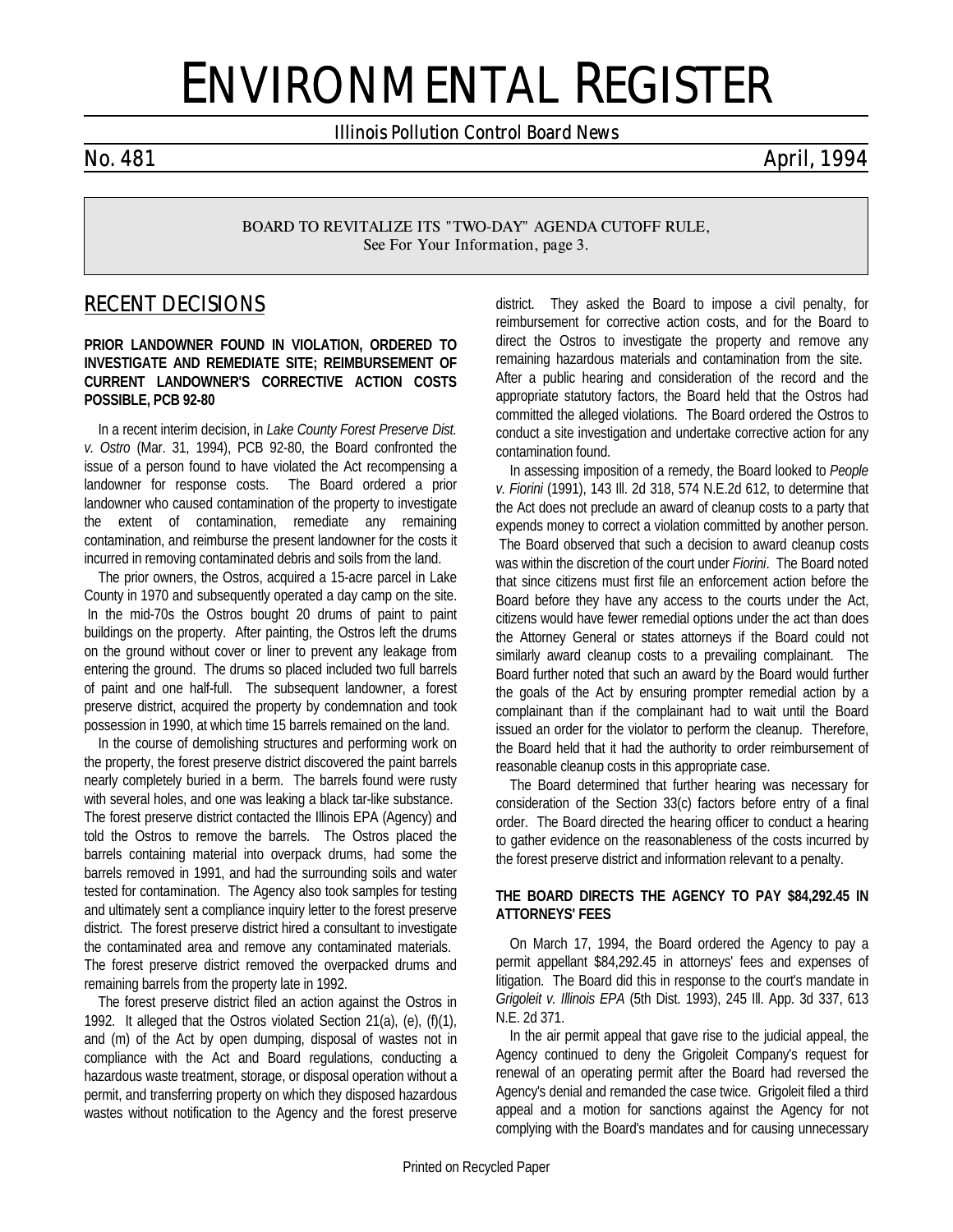delay and expense. The Board granted a motion for sanctions by directing the Agency to issue the permit, but denied to impose attorneys' fees. Grigoleit appealed and prevailed. In its May 6, 1993 opinion, the Fifth District Appellate Court directed the Board to award attorneys' fees against the Agency. *(See issue 470, May 19, 1993.)*

The Board conducted further proceedings to determine the reasonableness of the demanded attorneys' fees. The Board determined that the Grigoleit Company was entitled to the fees it incurred in pursuing this permit appeal and another made necessary when the Agency issued a permit with special conditions during the pendency of the *Grigoleit* appeal before the Fifth District. The Board held that the expenses and fees submitted by Grigoleit were reasonable and awarded \$80,634.15 in attorneys' fees and \$3,658.30 in litigation expenses for the time essentially culminating with the appeal to the Fifth District and the issuance of the permit sought. The Board denied a supplemental request for fees incurred after that time and until the fee award.

# *RULEMAKING UPDATE*

#### **AMENDMENTS TO CLEAN AIR ACT AIR PERMIT APPEAL PROCEDURE ADOPTED, R93-24**

On March 3, 1994, the Board adopted certain amendments to the Board's procedural rules as they apply to permits sought under the federal Clean Air Act Amendments of 1990 (CAAA). The proceeding was docketed as R93-24 and entitled *In the Matter of: Amendments to the Rules for Clean Air Act Permit Appeals and Hearings Pursuant to Specific Rules 35 Ill. Adm. Code Parts 105 and 106*.

Specifically, R93-24 amended the rules pertaining to air permit appeals before the Board. Among other things, the amendments require the Agency to provide notice of a permit denial to the U.S. EPA, the permit applicant, "any person who participated in the public comment process", and "any other person who could obtain judicial review under Sections 40.2 and 41 of the Act . . .". These persons also have a right to obtain Board review of an Agency permit decision or its failure to take action on the permit application within certain prescribed times. The amendments add certain requirements for petitions for CAAA permit review and set forth other procedural requirements.

The Agency filed the "fast-track" rulemaking proposal pursuant to Section 28.5 of the Environmental Protection Act on September 14, 1993. The Board Proposeded it on September 26, 1993 for First Notice publication in the *Illinois Register (see issue 475, Oct. 6, 1993)* and conducted public hearings on November 8 and December 8, 1993, in Springfield. The Board cancelled a third hearing scheduled for December 22, 1993 because the Agency did not request the additional day pursuant to the Act. The Board proposed the amendments for Second Notice review by the Joint Committee on administrative Rules on January 20, 1994 *(see issue 475, Feb., 1994)* and was free to adopt the amendments after receiving JCAR's Certificate of No Objection on February 25, 1994.

The adopted amendments represent one segment of Illinois' submittal of a complete State Implementation Plan (SIP) to the U.S. Environmental Protection Agency (U.S. EPA). Section 182(a) of the Clean Air Act Amendments of 1990 (CAAA) required Illinois to have adopted and submitted its proposed SIP by November 15, 1992. The purpose of the R93-24 amendments was to make certain modifications to Parts 105 and 106 of the Board's procedural rules for U.S. EPA approval. Direct questions to Marie E. Tipsord, at 312- 814-4925 or 618-498-9802. Please refer to docket R93-24.

#### **CORRECTIONS TO THE NEW SOURCE REVIEW RULES ADOPTED, R93-26**

On March 31, 1994, the Board adopted corrective amendments to the new source review rules. The Board took this action under docket number R93-26, *Amendments to the New Source Review Rules, 35 Ill. Adm. Code 203*. These correct a typographical error made in an earlier proceeding.

The Board adopted the new source review rules on April 22, 1993, under docket number R92-21. (*See issue 470, May 19, 1993.*) The Agency filed a motion, on October 1, 1993, requesting that the Board request a Certification of Correction to the adopted rules from the Joint Committee on Administrative Rules. The Agency stated that the failure to properly underline and strikeout text in its original proposal resulted in an error in Section 203.209(a)(4): emissions of particulate matter are significant if they exceed 25 tons per year (tpy), rather than 15 tpy. Although the Board agreed with the Agency that the error must be corrected as soon as possible, it did not want to appear to make a substantive amendment using the expedited correction process of Section 5-85 of the Administrative Procedure Act. The Board chose to open a new docket and proposed the corrections for First Notice publication in the *Illinois Register* on October 7, 1993, under Section 28.2 of the Environmental Protection Act. (*See issue 476, Nov. 3, 1993.*)

The Board proposed the amendments for First Notice publication in the *Illinois Register* on October 7, 1993. *(See issue 476, Nov. 3, 1993)* It held public hearings on the proposed corrective amendments on December 8, 1993 and January 27, 1994. The Board proposed the amendments for Second Notice review by the Joint Committee on Administrative Rules (JCAR) review on February 17, 1994. *(See issue 480, Mar., 1994.)* The Board adopted the amendments after it received the March 22, 1994 Certificate of No Objection from JCAR. Direct questions to Marie E. Tipsord, at 312-814-4925 or 618-498-9803. Please refer to docket R93-26.

#### **RCRA SUBTITLE C HAZARDOUS WASTE UPDATE ADOPTED, R93-16**

On March 17, 1994, the Board adopted identical-in-substance amendments to the Illinois RCRA Subtitle C regulations for the update period of January 1 through June 30, 1993. The Board proposed the amendments for public comment on December 16, 1993. *(See issue 478, Jan. 1, 1994.)*

During the period of the first half of 1993, U.S. EPA amended its RCRA Subtitle C regulations five times. Nearly all of these amendments involved some form of relaxation of standards that would otherwise apply to regulated facilities. However, many would impose some requirements as a condition to the relaxation. U.S.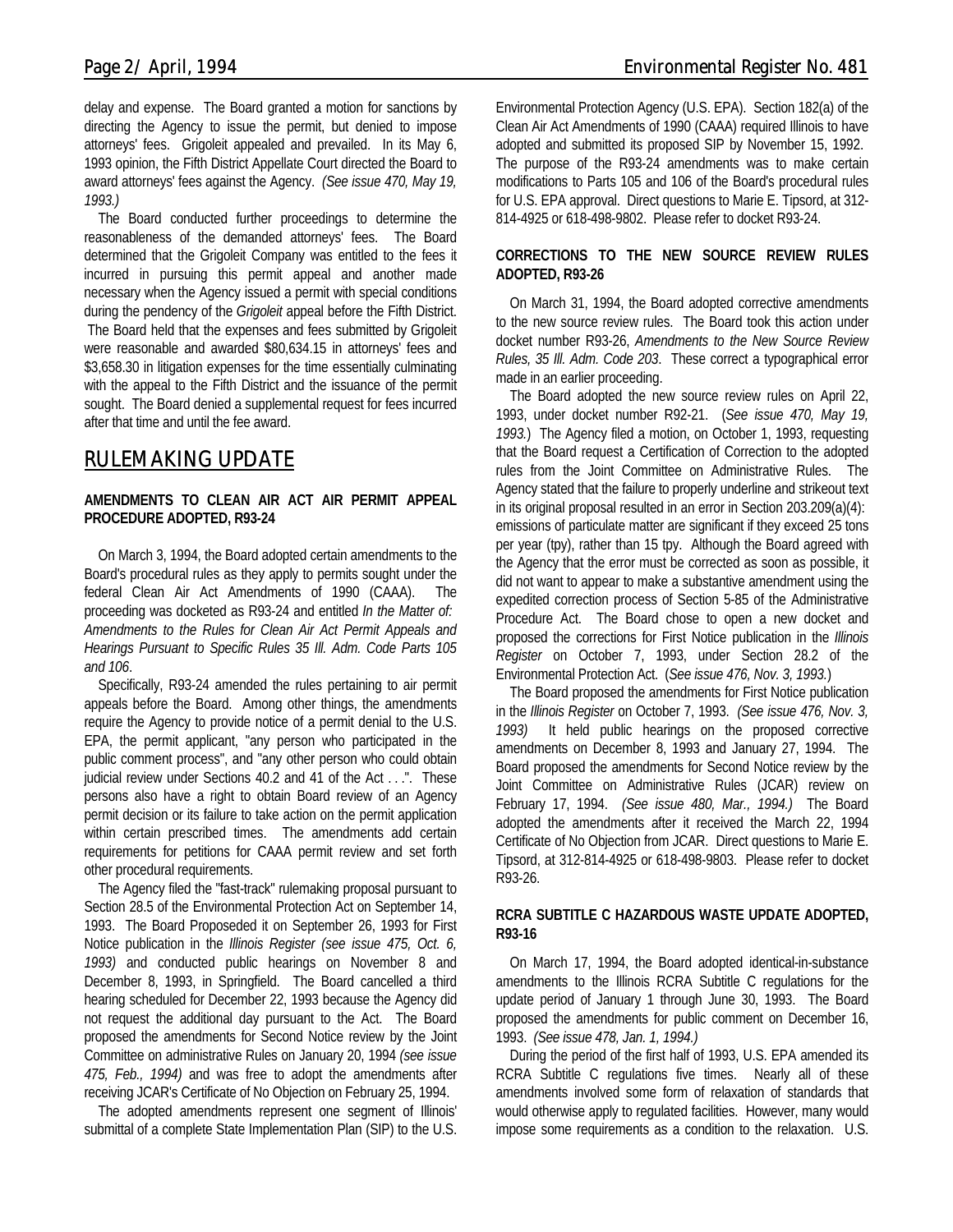EPA adopted the corrective action management unit (CAMU) and temporary unit (TU) regulations applicable to RCRA Subtitle C corrective actions. It also amended the land disposal restrictions for Third Third wastes, adopted technical amendments to the used and waste oil management standards, and renewed a case-by-case capacity variance from the land disposal restrictions for hazardous debris. Finally, U.S. EPA amended land disposal restrictions for ignitable and corrosive wastes whose treatment standards were vacated by the court in Chemical Waste Management v. EPA, 976 F.2d 2 (D.C. Cir. 1992).

The R93-16 update followed the federal actions and made miscellaneous amendments to the RCRA regulations. The Board adopted the used and waste oil regulations, the subject of the present amendments, in R93-4, on September 26, 1993. *(See issue 475, Oct. 6, 1993.)* The Board also adopted the amended land disposal restrictions for ignitable and corrosive wastes in R93- 4, thus obviating further action in this docket, except as to certain corrections submitted by U.S. EPA by way of public comment. In adopting the R93-4 amendments, the Board omitted amendments made in an earlier update, R91-13. The Board discovered this oversight in the time after the December proposal for public comment in R93-16. The Board added those corrections for final adoption. Direct questions to Michael J. McCambridge, at 312-814- 6924. (Please refer to docket R93-16.)

#### **ILLINOIS EPA FILES, BOARD PROPOSES, NEW LUST RULES, R94-2**

The Illinois EPA filed a proposal on March 15, 1994 for a set of procedures to be employed by the Board in leaking underground storage tank (LUST) proceedings. The Board proposed the amendments on March 17, 1994 for First Notice publication in the *Illinois Register* without substantive review. This proposal is required by new Section 57.14 of the Act, added by P.A. 88-496 on September 13, 1993. *(See issue 475, Oct. 6, 1993.)*

The proposed rules would establish procedures for LUST remediation and reimbursement proceedings. The proposal includes provisions applicable to remediation of LUST sites, administration of the state's LUST reimbursement fund, reimbursement from the fund for costs of investigation and remediation, and for audit of corrective action efforts. The Act imposes a six-month deadline on adoption of procedural regulations by the Board. The Board has scheduled hearing for April 27 and 28 in Springfield and May 23 and 24 in Chicago. *(See Calendar.)* Direct questions to Musette H. Vogel, at 217-524-8509, or Elizabeth S. Harvey, at 312-814-6921. Please refer to docket R94-2.

#### **FIRST NOTICE PROPOSED FOR ADDITIONAL STEEL AND FOUNDRY LANDFILL AMENDMENTS; REQUEST FOR PUBLIC COMMENT; R90-26**

On March 31, 1994, the Board proposed amendments to the landfill regulations for First Notice publication in the *Illinois Register*. These augment amendments proposed for First Notice on September 23 and December 2, 1993. *(See issues 475, Oct. 6, 1993, & 478, Jan. 1, 1994.)* The Board added a new provision to the proposed rules relating to facility location. It did this in response

to requests by the Illinois Steel Group and the Illinois Cast Metal Association, the proponents of the steel and foundry waste landfill amendments.

The parent rulemaking, the R90-26 steel and foundry waste landfill amendments, would establish a set of landfill regulations specific to certain wastes generated by those industries. Simultaneous with the proposal of the new section, the Board published a request for public comments in the parent rulemaking, including a copy of the entire text of the proposed regulations with all presently-contemplated changes highlighted. Direct questions to Kathleen M. Crowley, at 312-814-6929. (Please refer to docket R90-26.)

#### **AMENDMENTS TO GROUNDWATER QUALITY STANDARDS PROPOSED FOR FIRST NOTICE, R93-27**

On March 17, 1994, the Board proposed amendments to the groundwater quality standards for First Notice publication in the *Illinois Register*. The proposed amendments would revise the Illinois groundwater quality standards of Part 620 to include additional contaminants. These contaminants are chemical species for which the U.S. EPA has adopted maximum contaminant levels for the purposes of the Safe Drinking Water Act regulations (found at 40 CFR 141 and 35 Ill. Adm. Code 611). The proposed amendments would add limitations for three metals and fourteen organic chemical contaminants to the lists of contaminants in Class I and Class II groundwaters.

The Illinois EPA (Agency) filed a petition on October 18, 1993, and the Board held public hearings on February 8 and 23, 1994, in Springfield, and February 10, 1994, in Chicago. After the 45-day public comment period that begins when a Notice of Proposed Amendments appears in the Illinois Register, the Board will be free to proceed with the next step towards adoption of the amendments: proposal for Second Notice Review by the Joint Committee on Administrative Rules. Direct questions to Michelle C. Dresdow, at 815-753-0947. (Please refer to docket R93-27.)

#### **ILLINOIS EPA FILES PROPOSAL TO AMEND WATER QUALITY REGULATIONS; THE BOARD WILL EXPEDITE THE PROCEEDINGS, R94-1**

The Illinois EPA (Agency) filed a proposal to amend certain of the water quality regulations by updating various standards on February 24, 1994. The Agency certified pursuant to Section 28.2 of the Act that certain of the proposed amendments were "federally required". By an order dated March 17, 1994, the Board rejected proceeding under the "federally required" procedures because the Agency's certification applied to only part of the proposal. The Board, nevertheless, accepted the proposal under the general rulemaking procedures of Section 27 and stated that it intended to proceed as expeditiously as possible so that a First Notice proposed rule might issue within the six months that would have been required by Section 28.2.

The Agency's proposal proceeded from a mandatory review of the Illinois stream water quality regulations required under the federal Clean Water Act (33 U.S.C. §§ 1251 *et seq.*). The proposal would amend Parts 302 and 304 of the Water Pollution Control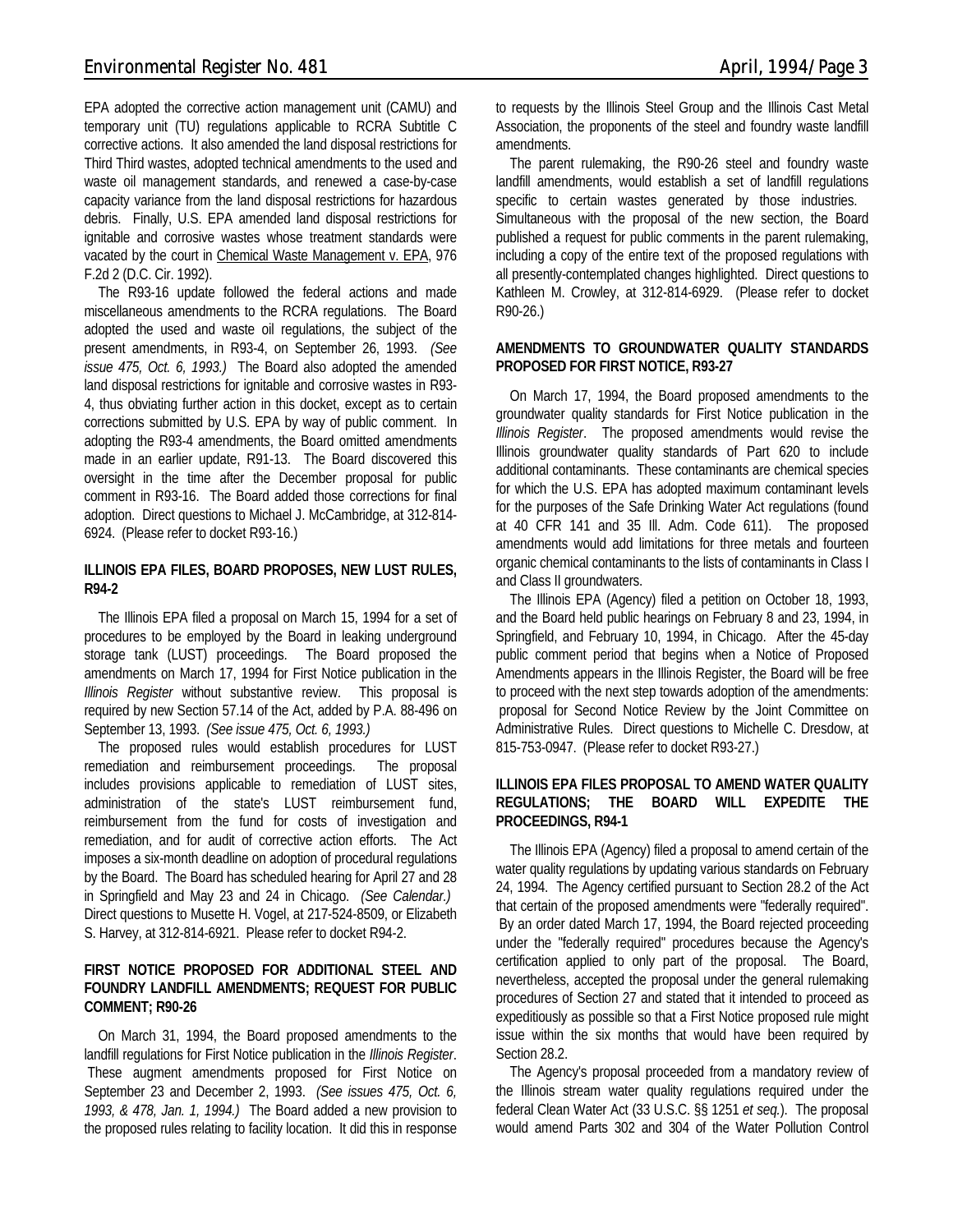regulations to revise the standards for ammonia nitrogen, mercury, and lead general water quality standards; secondary contact and indigenous aquatic life standards; and other regulations. Direct questions to Charles M. Feinen, at 217-524-8507. Please refer to docket R94-1.

#### **EIGHT SEMIANNUAL IDENTICAL-IN-SUBSTANCE UPDATE DOCKETS RESERVED; TWO DISMISSED, R94-3 THROUGH R94-10**

The Board opened eight new identical-in-substance rulemaking dockets on March 31, 1994. The eight dockets cover any federal amendments that occurred during the second half of 1993 (July 1 through December 31) in eight programs in which the Board has a statutory identical-in-substance mandate. The dockets involved any federal amendments to the exemptions from the definition of volatile organic material (VOM; R94-3), the Safe Drinking Water Act regulations (R94-4), the underground injection control rules (R94-5), the RCRA Subtitle D (municipal solid waste landfill; R94-6) and Subtitle C (hazardous waste; R94-7) requirements, the underground storage tank (UST) regulations (R94-8), the contingency plan rules (R94-9), and the wastewater pretreatment requirements (R94-10). Upon reserving the rulemaking dockets, the Board immediately determined that U.S. EPA did not amend its exemptions from the definition of VOM in the second half of 1993, and it did not amend its UST rules during that time in any way that would require Board action. The Board promptly dismissed dockets R94-3 and R94-8 for those reasons. Direct questions to Michael J. McCambridge, at 312-814-6924. Please refer to identical-in-substance actions by docket number.

# *FOR YOUR INFORMATION*

*THE BOARD INTENDS TO REVITALIZE ITS "TWO-DAY" AGENDA CUTOFF RULE (reprinted from page 1 of issue 480, March, 1994)*

Chairman Manning has implemented a number of changes in internal Board procedures in an effort to enhance the Board's efficiency in managing its docket. One change that will potentially affect those appearing before the Board is full implementation of a 1989 Board procedural rule that provides for a two-day cutoff on filings before a Board meeting.

Section 101.181 of the Board's procedural rules states: "Unless the Board determines that undue delay or material prejudice will result, no document received by the Clerk after 4:30 p.m. two days before a scheduled Board meeting will be placed on the agenda for that Board meeting. Any such filing will appear on the agenda for the next regularly scheduled Board meeting." In the past, the Board had taken a liberal approach and routinely accepted documents filed on the Tuesdays before Thursday meetings. Since the Board's meetings begin at 10:30 a.m., this often left the Board with one day to distribute the necessary documents internally and deliberate on them.

The Board will no longer routinely place items on its

agenda unless the filing is received by the Board before 4:30 p.m. fully two days before the meeting. For example, most filings received after 4:30 p.m. on Monday will not appear on the Thursday agenda for that week. The exceptions will be provisional variance recommendations filed by the Agency and those filings qualifying for the exemption provided within the rule.

#### **RESTRICTED STATUS AND CRITICAL REVIEW LISTS FOR PUBLIC WATER SUPPLIES IN THIS ISSUE**

The Illinois Environmental Protection Agency, Division of Public Water Supplies, is publishing copies of the Division's Restricted Status and Critical Review lists at the end of this issue of the Environmental Register. These lists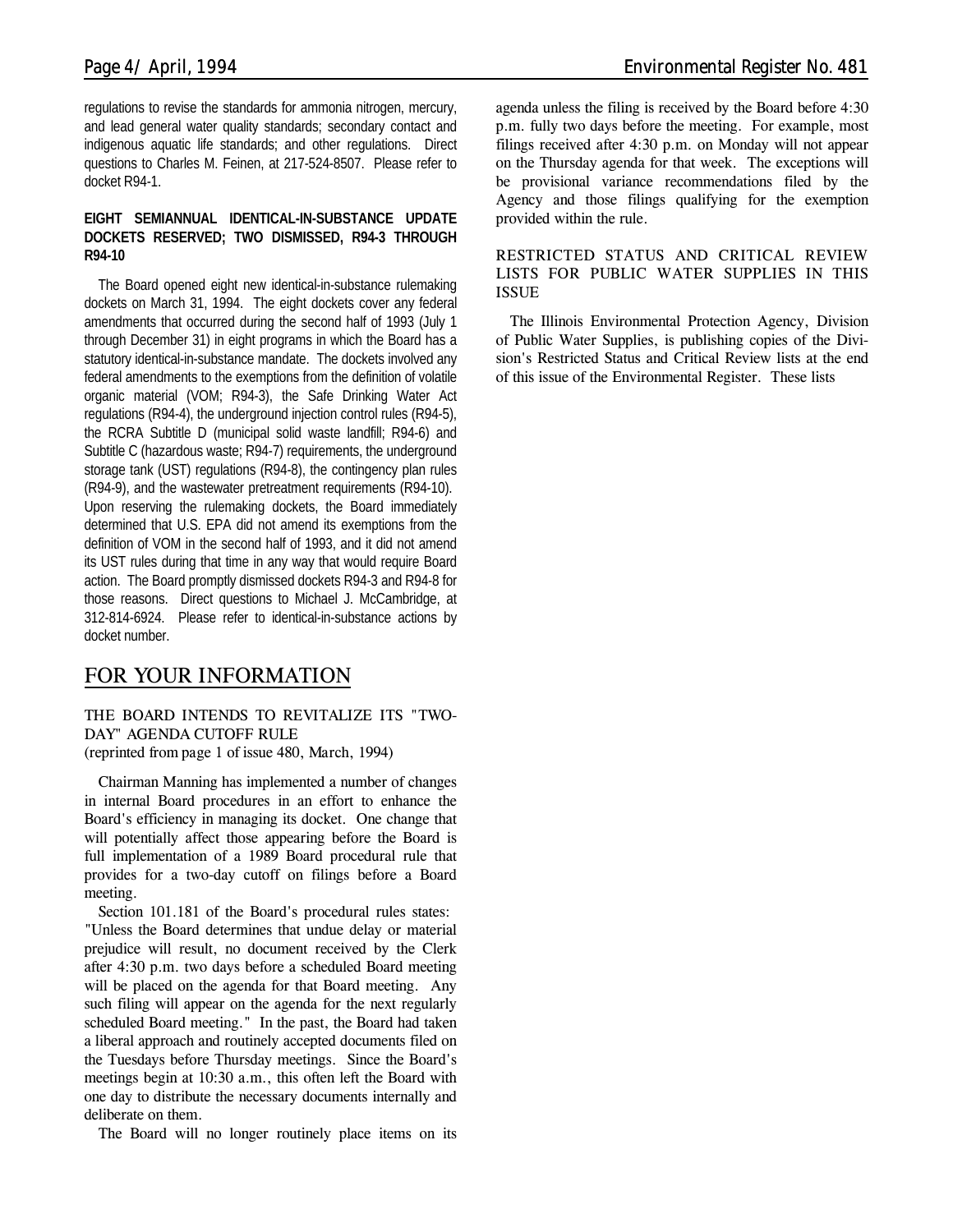reflect the status as of April 1, 1994.

# *FINAL ACTIONS - March 3, 1994 BOARD MEETING*

- 92-200 Ron's Interstate Sunoco v. EPA The Board affirmed the Agency's denial of reimbursement of costs for replacement of concrete as costs not related to corrective action in this underground storage tank reimbursement appeal involving a Champaign County facility.
- 93-151 Mobil Oil Corporation v. EPA The Board granted this Will County facility a four-year variance, subject to conditions, from the ammonia nitrogen effluent standard of 35 Ill. Adm. Code 304.122(b).
- 93-230 Village of Hodgkins v. EPA The Board granted a joint motion to dismiss this underground storage tank reimbursement appeal involving a Cook County facility.
- 93-264 Nu-Tecsys Corporation v. EPA The Board accepted a stipulated settlement agreement, directed the Agency to reimburse the petitioner for certain agreed corrective action costs, and granted voluntary dismissal of this underground storage tank reimbursement determination appeal involving a Lake County facility.
- 94-77 Emro Marketing company v. EPA Upon receipt of an Agency recommendation, the Board granted the petitioner a 37-day extension of previously-granted provisional variances, extending the deadline for compliance with the Stage II vapor recovery requirements for thirty Cook, DuPage, Will, Lake, and Kane County facilities.
- 94-78 Scott's Unocal 76, Inc. v. EPA Upon receipt of an Agency recommendation, the

Board granted the petitioner a 45-day extension of previously-granted provisional variances, extending the deadline for compliance with the Stage II vapor recovery requirements for a McHenry County facility.

- 94-79 Douglas Furniture Corporation v. EPA Upon receipt of an Agency recommendation, the Board granted the petitioner a 45-day provisional variance from the requirements that it operate volatile organic material emissions control equipment in Cook County within the limits of its permit, as required by 35 Ill. Adm. Code 201.141 and 201.149, during a period of equipment repairs.
- 94-81 Illinois Power Co. Baldwin v. EPA Upon receipt of an Agency recommendation, the Board granted the petitioner a 45-day provisional variance from the suspended solids (TSS) effluent requirements, as set forth in 35 Ill. Adm. Code 304.120 and 304.141(a), during a period of ash pond dredging at a St. Clair and Randolph County facility.
- AC 94-3 IEPA v. Randall G. Rowe The Board granted voluntary dismissal of respondent Craig Linton and entered a default order finding that respondent Randall G. Rowe had violated Section  $21(p)(1)$  of the Act at his LaSalle County facility and ordering him to pay a civil penalty of \$500.00.
- R93-24 In the Matter of: Amendments to the Rules for Clean Air Act Permit Appeals and Hearings Pursuant to Specific Rules, 35 Ill. Adm. Code Parts 105 and 106 - *See Rulemaking Update.*

# *NEW CASES - March 3, 1994 BOARD MEETING*

- 94-72 Laidlaw Waste Systems (Madison), Inc. v. EPA - The Board ordered the filing of an amended petition in this land permit appeal involving a Madison County facility.
- 94-73 People of the State of Illinois K N I Corp. and Knomark, Inc. - Upon receipt of a proposed stipulation and settlement agreement and an

agreed motion for relief from the hearing requirement, in this air enforcement action against a Kane County facility, the Board ordered publication of the required newspaper notice.

94-74 People of the State of Illinois v. Glen Fearneyhough, d/b/a Beardstown Lumber & Ready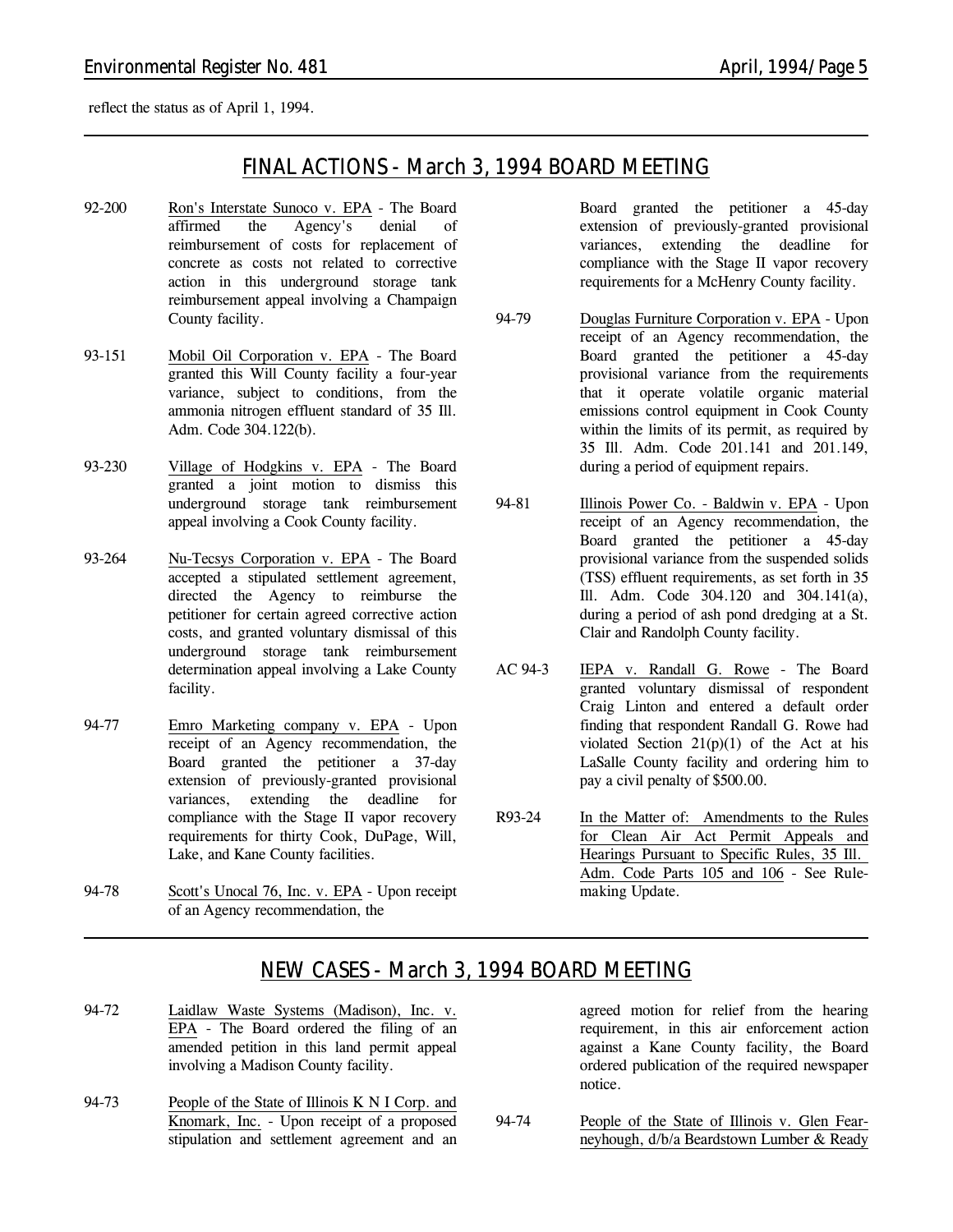Mix - The Board set this air enforcement action against a Cass County facility for hearing.

- 94-75 Jay Aguilar v. The City of Wood Dale The Board held this citizen's water enforcement action against a DuPage County facility for a frivolous and duplicitious determination.
- 94-76 AKZO Chemicals, Inc. v. EPA The Board held this petition for a variance involving a Grundy County facility, from certain of the water pollution control regulations, for an Agency Recommendation.
- 94-77 Emro Marketing company v. EPA *See Final Actions.*
- 94-78 Scott's Unocal 76, Inc. v. EPA *See Final Actions.*
- 94-79 Douglas Furniture Corporation v. EPA *See Final Actions.*
- 94-80 Gunite Corp. v. EPA The Board received an underground storage tank reimbursement determination appeal involving a Winnebago County facility.
- 94-81 Illinois Power Co. Baldwin v. EPA *See Final Actions.*
- AS 94-2 In the Matter of: Petition of Solar Corporation for an Adjusted Standard from 35 Ill. Adm. Code 218 Subpart PP - The Board

ordered the filing of an amended petition in

this adjusted standard proceeding for relief from the requirements of 35 Ill. Adm. Code 218.Subpart PP, as they apply to volatile organic materials (VOM) emissions from a Lake County facility.

- AS 94-4 In the Matter of: Petition of Chase Products Company for an Adjusted Standard from 35 Ill. Adm. Code 218 Subpart DD - The Board ordered the filing of an amended petition in this adjusted standard proceeding for relief from the requirements of 35 Ill. Adm. Code 218.Subpart DD as they apply to volatile organic materials (VOM) emissions from a Cook County can filling facility.
- AS 94-5 In the Matter of: Petition of Abbott Laboratories for an Adjusted Standard from 35 Ill. Adm. Code 218 Subpart RR - The Board ordered the filing of an amended petition in this adjusted standard proceeding for relief from the requirements of 35 Ill. Adm. Code 218.Subpart RR as they apply to volatile organic materials (VOM) emissions from two Lake County pharmaceutical facilities.
- AS 94-6 In the Matter of: Petition of Hydrosol, Inc. for an Adjusted Standard from 35 Ill. Adm. Code 218 Subpart DD - The Board ordered the filing of an amended petition for this adjusted standard for relief from the requirements of 35 Ill. Adm. Code  $218.686(a)(2)(B)$  as they apply to volatile organic materials (VOM) emissions from a Cook County aerosol can filling facility.

# *FINAL ACTIONS - March 17, 1994 BOARD MEETING*

- 89-184 The Grigoleit Company v. EPA In this matter on remand from the Fourth District Appellate Court for the purpose of assessing sanctions, on its own motion the Board consolidated these permit appeals involving a Macon County facility, ordered the Agency to pay \$84,292.45 in attorneys' fees to Grigoleit, and closed the dockets. (Consolidated with PCB 92-33.)
- 92-33 The Grigoleit Company v. EPA *See PCB 89- 184.*
- 92-61 Ethyl Petroleum Additives, Inc. v. EPA The Board granted voluntary dismissal of this air permit appeal involving a St. Clair County

facility.

- 92-196 Safety-Kleen Corporation (Franklin Park Service Center) v. EPA - The Board granted voluntary dismissal of this RCRA permit appeal involving a Cook County facility.
- 93-195 City of Herrin v. EPA The Board affirmed the Agency's denial of amendments to existing permits in this land permit appeal involving a Williamson County facility.
- 94-52 People of the State of Illinois v. Jays Foods, Inc. - The Board accepted a stipulation and settlement agreement in this air enforcement action against a Cook County facility, ordered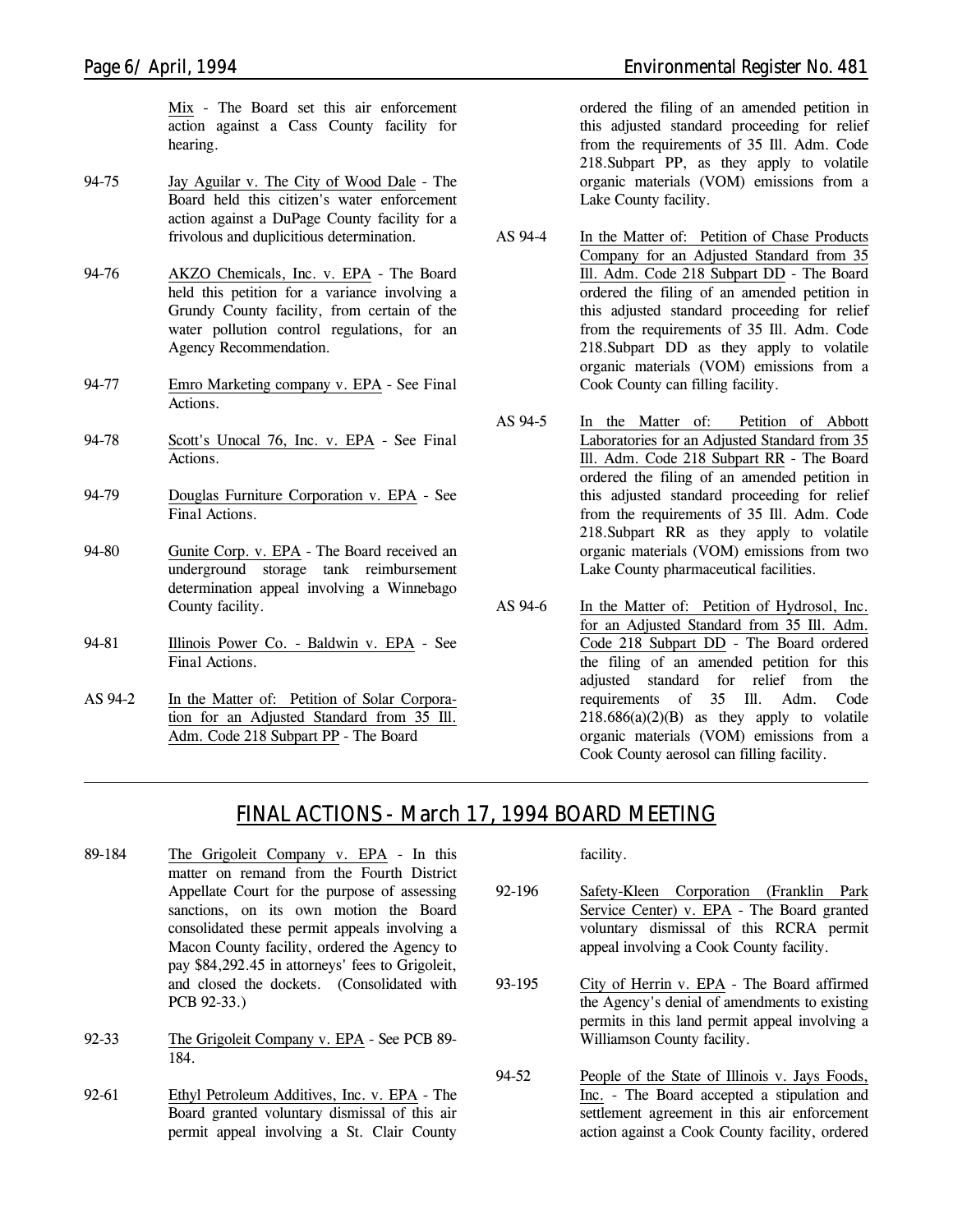the respondent to pay a civil penalty of \$11,000.00, and ordered the respondent to cease and desist from further violation. Board Member E. Dunham abstained. Board Member J. Theodore Meyer concurred.

- 94-56 People of the State of Illinois v. Land O'Frost, Inc. - The Board accepted a stipulation and settlement agreement in this air enforcement action against a Cook County facility, ordered the respondent to pay a civil penalty of \$8,500.00, and ordered the respondent to cease and desist from further violation. Board Member J. Theodore Meyer concurred.
- 94-59 People of the State of Illinois v. Acme Barrel Company - The Board accepted a stipulation and settlement agreement in this air enforcement action against a Cook County facility, ordered the respondent to pay a civil penalty of \$2,000.00, and ordered the respondent to cease and desist from further violation. Board Member J. Theodore Meyer concurred.
- 94-87 Marathon Oil Company v. EPA Upon receipt of an Agency recommendation, the Board granted the petitioner a 16-day extension of previously-granted provisional variances, extending the deadline for compliance with the Stage II vapor recovery requirements for seven Cook, Kane, McHenry, and Will County facilities.
- 94-88 Amerock Corporation v. EPA Upon receipt of an Agency recommendation, the Board granted the petitioner a 30-day provisional variance from the 90-day limitation on accumulation of hazardous wastes at its Winnebago County. Board Member M. McFawn abstained.
- 94-89 Danville Sanitary District v. EPA Upon receipt of an Agency recommendation, the Board granted the petitioner a 45-day provisional variance from the biochemical oxygen (CBOD5) demand and the suspended

solids (TSS) effluent requirements, as set forth in 35 Ill. Adm. Code 304.120(c) and 304.141(a), during a period of equipment repairs at its Vermilion County facility.

- 94-90 Illinois Power Company (Wood River Power Station) v. EPA - Upon receipt of an Agency recommendation, the Board granted the petitioner a 30-day provisional variance from the 90-day limitation on accumulation of hazardous wastes at its Madison County facility. Board Member M. McFawn abstained.
- 94-91 Central Illinois Public Service Company (Meredosia Power Station) v. EPA - Upon receipt of an Agency recommendation, the Board granted the petitioner a 45-day provisional variance from the water quality standard requirements for total residual chlorine, as set forth in 35 Ill. Adm. Code 304.141(b) and 302.208(d), to allow the destruction of zebra mussels at the water intakes of its Morgan County facility.
- AC 93-46 In the Matter of: County of Jackson v. Robert Waldron - The Board vacated its default order of November 18, 1993 and granted voluntary dismissal of this administrative citation against a Jackson County respondent.
- AC 93-60 In the Matter of: Montgomery County v. Envotech-Illinois, Inc. - The Board granted a joint motion to dismiss this administrative citation filed against a Montgomery County facility.
- AC 94-4 In the Matter of: DuPage County v. Waste Management of Illinois, Inc. - The Board issued a default order, finding that the respondent had violated Section 21(o)(5) of the Act at its DuPage County facility, and ordered the respondent to pay a civil penalty of \$500.00.
- R93-16 In the Matter of: RCRA Update, USEPA Regulations (January 1, 1993 through June 30, 1993) - *See Rulemaking Update.*

# *NEW CASES - March 17, 1994 BOARD MEETING*

- 94-75 Jay Aguilar v. The City of Wood Dale The Board ordered the filing of an amended complaint in this citizen's water enforcement action against a DuPage County facility.
- 94-80 Gunite Corp. v. EPA The Board ordered the filing of an amended petition in this underground storage tank reimbursement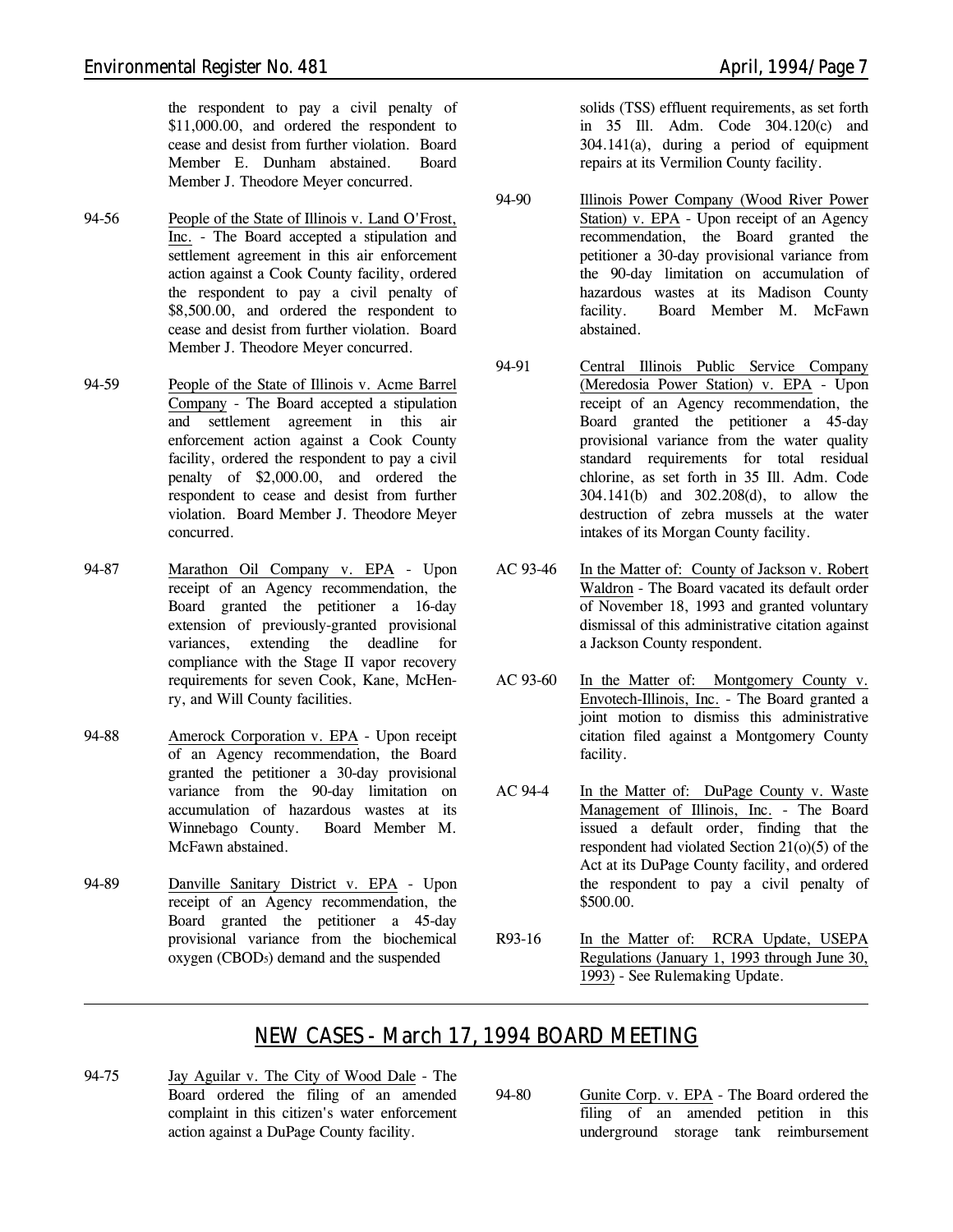determination appeal involving a Winnebago County facility.

- 94-82 H.C.T.K. Inc. v. EPA The Board ordered the filing of an amended petition in this underground storage tank reimbursement determination appeal involving a Marion County facility.
- 94-83 People of the State of Illinois v. George Ribble - The Board accepted a complaint for hearing in this land enforcement action against a Macoupin County facility.
- 94-84 People of the State of Illinois v. Winnebago Reclamation Service, Inc. and Wm. Lans Son's Co., Inc. - The Board accepted a complaint for hearing in this land enforcement action against a Winnebago County facility.
- 94-85 Nichols Aluminum v. EPA The Board accepted this air permit appeal involving a Lake County facility for hearing.
- 94-86 Auburn, Divernon, Girard, Pawnee, Thayer, Virden Water Commission v. EPA - The Board held this public water supplies variance petition involving a Macoupin County facility for an Agency Recommendation.
- 94-87 Marathon Oil Company v. EPA *See Final Actions.*
- 94-88 Amerock Corporation v. EPA *See Final Actions.*
- 94-89 Danville Sanitary District v. EPA *See Final Actions.*
- *Page 8/ April, 1994 Environmental Register No. 481*
	- 94-90 Illinois Power Company (Wood River Power Station) v. EPA - *See Final Actions.*
	- 94-91 Central Illinois Public Service Company (Meredosia Power Station) v. EPA - *See Final Actions.*
	- AS 94-1 In the Matter of: Petition of Illinois Wood Energy Partners, L.P. for an Adjusted Standard from 35 Ill. Adm. Code Part 807 or, in the Alternative, a Finding of Inapplicability - The Board accepted, for a hearing on limited jurisdictional issues, this petition for either an adjusted standard from the permit requirements applicable to solid waste disposal facilities or a declaration that the requirements do no apply to this proposed Cook County waste-to-energy facility.
	- AS 94-3 In the Matter of: Petition of Outboard Marine Corporation (OMC Waukegan Facility) for an Adjusted Standard from 35 Ill. Adm. Code Part 218 - The Board accepted this petition for an adjusted standard from the volatile organic material emissions limitations otherwise applicable to this Lake County facility for hearing.
	- R94-1 In the Matter of: Amendments to 35 Ill. Adm. Code 302.202, 302.208, 302.212, 302.213, 302.407, 304.122 and 304.301 (Ammonia Nitrogen, Lead, and Mercury) - *See Rulemaking Update.*
	- R94-2 In the Matter of: Regulation of Petroleum Underground Storage Tanks, 35 Ill. Adm. Code 732 - *See Rulemaking Update.*

# *FINAL ACTIONS - March 31, 1994 BOARD MEETING*

- 92-112 James River Paper Company, Inc. v. EPA The Board granted voluntary dismissal of this air permit appeal involving a DuPage County facility.
- 92-166 Marathon Oil Company (Robinson Refinery) v. EPA - The Board remanded this matter to the Agency for reissuance of Marathon's NPDES permit issued to a Crawford County facility.
- 93-29 5566 Building Partnership and Box Form, Inc. - The Board granted voluntary dismissal of this underground storage tank reimbursement

appeal involving a Cook County facility.

- 93-225 People of the State of Illinois v. Parkview Metal Products, Inc. - The Board accepted a stipulation and settlement agreement in this air enforcement action against a Cook County facility, ordered the respondent to pay a civil penalty of \$5,000.00, and ordered the respondent to cease and desist from further violation. Board Member J. Theodore Meyer concurred.
- 94-42 Madison Group 90 v. Office of the Illinois State Fire Marshal - The Board accepted a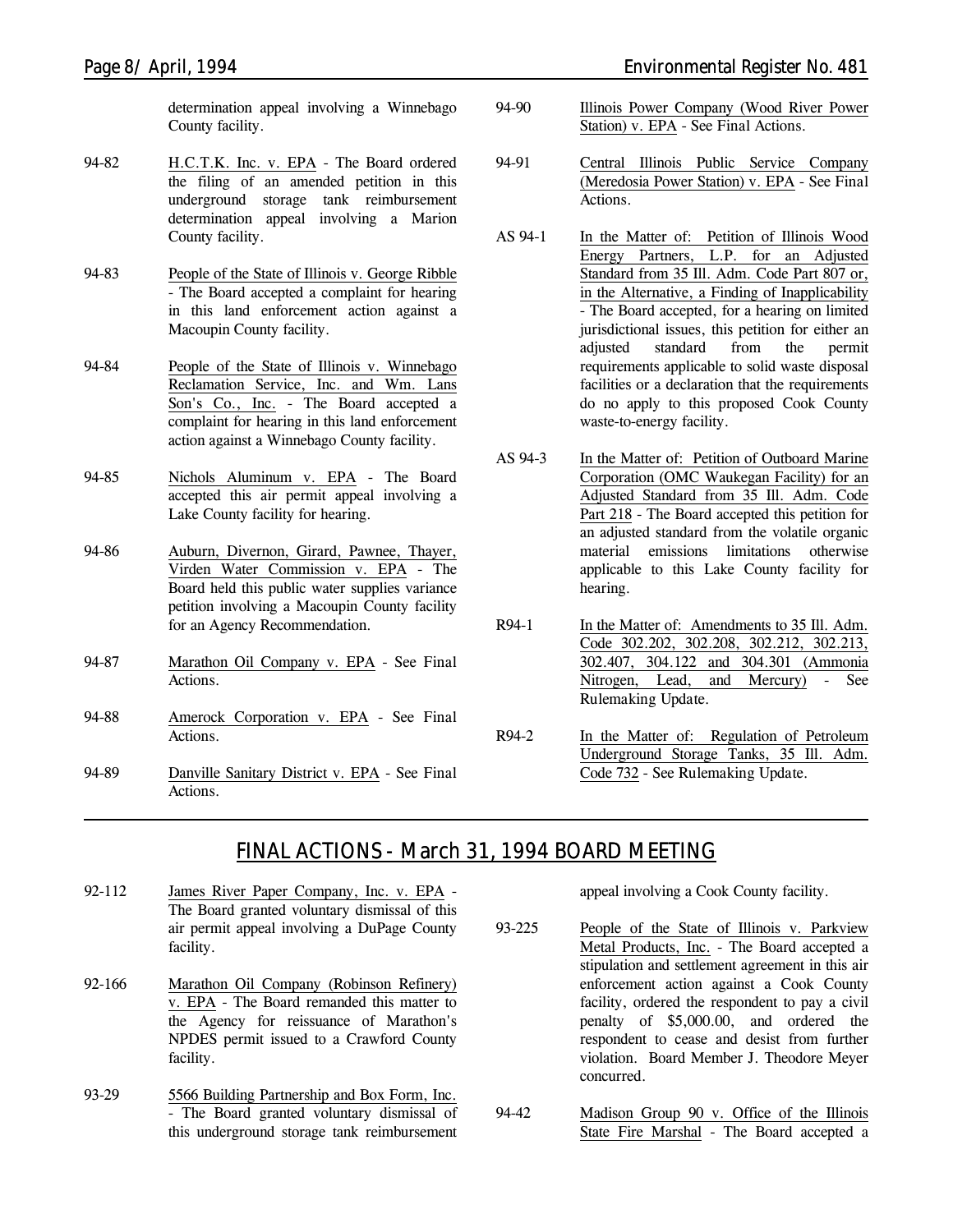- 94-45 Metropolitan Airport Authority of Rock Island County v. Office of the Illinois State Fire Marshal - The Board granted voluntary dismissal of this underground storage tank reimbursement appeal involving a Rock Island County facility.
- 94-46 Benet Academy v. Office of the Illinois State Fire Marshal - The Board granted voluntary dismissal of this underground storage tank reimbursement appeal involving a DuPage County facility.
- 94-73 People of the State of Illinois v. K N I Corporation and Knomark, Inc.- The Board accepted a stipulation and settlement agreement in this air enforcement action against a Kane County facility, ordered the respondent to pay a civil penalty of \$10,000.00, and ordered the respondent to cease and desist from further violation. Board Member J. Theodore Meyer concurred.
- 94-100 State Oil Company v. EPA Upon receipt of an Agency recommendation, the Board granted the petitioner a 16-day extension of previous provisional variances, extending the deadline for compliance with the Stage II vapor recovery requirements for a Cook County facility.
- 94-101 Mobile Oil Corporation v. EPA Upon receipt of an Agency recommendation, the Board granted the petitioner a 16-day extension of the previous provisional variances extending the Stage II vapor recovery requirements for 74 of its Cook, DuPage, Lake, Kendall and Will County facilities.
- 94-103 Rend Lake Conservancy District v. EPA Upon receipt of an Agency recommendation, the Board granted the petitioner a 45-day provisional variance from the biochemical oxygen demand (CBOD<sub>5</sub>) and suspended solids (TSS) effluent requirements, as set forth in 35 Ill. Adm. Code 304.120 and 304.141, for its Franklin County facility.
- 94-104 Commonwealth Edison (Dresden Generating Station) v. EPA - Upon receipt of an Agency recommendation, the Board granted the

petitioner a 21-day provisional variance from

the thermal discharge standards, as set forth in 35 Ill. Adm. Code 302.211(d) and 304.141(c), for its Grundy County facility.

- 94-105 City of Monmouth v. EPA Upon receipt of an Agency recommendation, the Board granted the petitioner a 45-day provisional variance from the ammonia nitrogen (NH3), biochemical oxygen demand (CBOD<sub>5</sub>), the suspended solids (TSS) effluent requirements, as set forth in 35 Ill. Adm. Code 304.120(c), 304.212, and 304.141(a), for its Warren County facility.
- AC 94-6 Sangamon County v. D. Ray Smith The Board entered a default order, finding the respondent had violated Section 21(p)(1) of the Act at its Sangamon County facility, and ordered the respondent to pay a civil penalty of \$500.00.
- AC 94-7 Williamson County Solid Waste Management v. Gerald Baltzell - The Board entered a default order, finding the respondent had violated Section  $21(p)(3)$  of the Act at its Williamson County facility, and ordered the respondent to pay a civil penalty of \$500.00.
- AC 94-9 IEPA v. City of Jacksonville The Board entered a default order, finding the respondent had violated Section  $21(p)(1)$  of the Act at its Morgan County facility, and ordered the respondent to pay a civil penalty of \$500.00.
- AC 94-10 County of DuPage v. Waste Management of Illinois - The Board entered a default order, finding the respondent had violated Section 21(o)(5) of the Act at its DuPage County facility, and ordered the respondent to pay a civil penalty of \$500.00.
- R93-26 In the Matter of: Amendments to the New Source Review Rules 35 Ill. Adm. Code 203 - *See Rulemaking Update.*
- R94-3 In the Matter of: Exemptions From the Definition of VOM, USEPA Amendments (July 1 through December 31, 1993) - *See Rulemaking Update.*
- R94-8 UST Update, USEPA Regulations (July 1 through December 31, 1993) - *See Rulemaking Update.*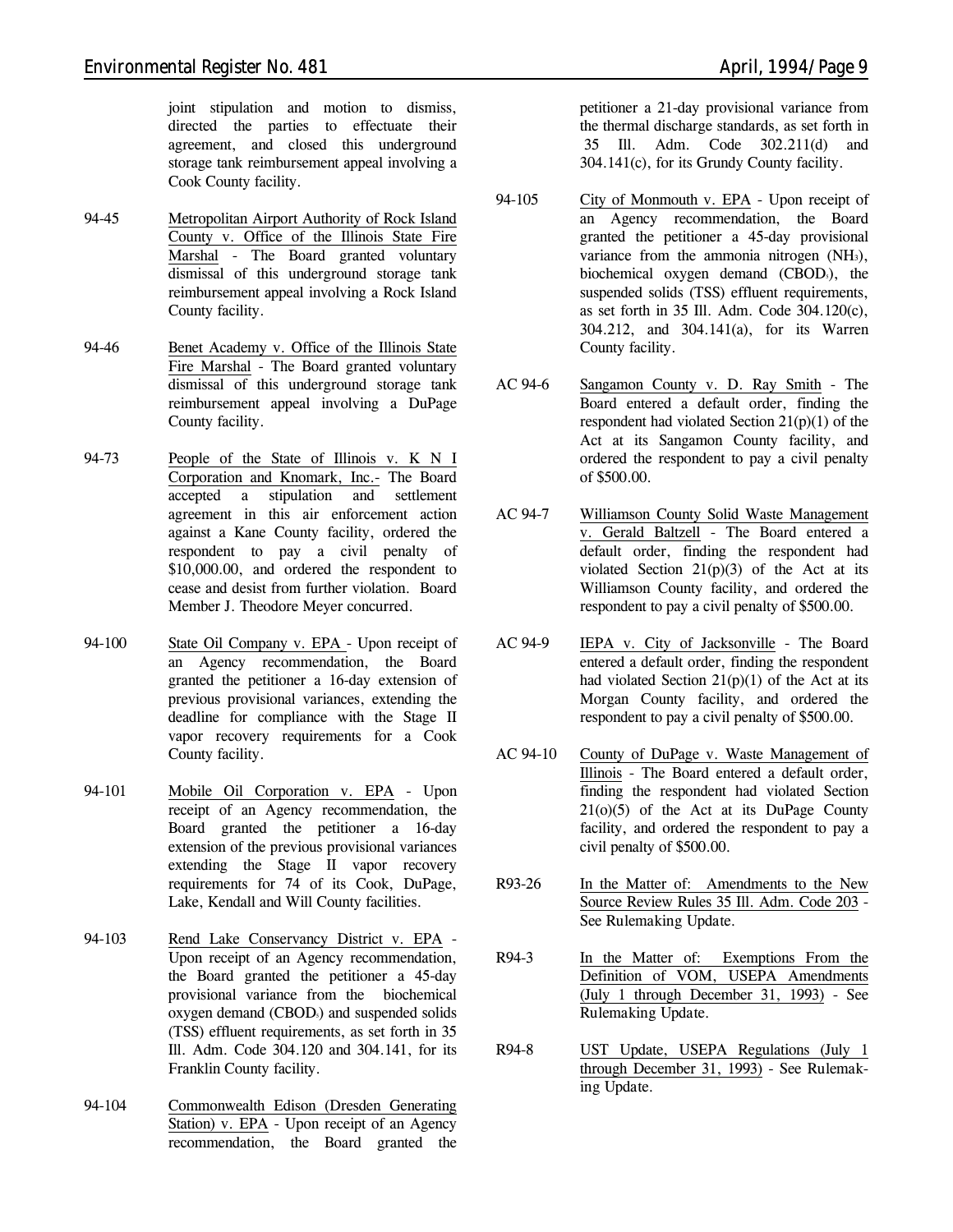# *NEW CASES - March 31, 1994 BOARD MEETING*

- 94-92 USA Waste Services, Inc. (Countryside Landfill) v. EPA - The Board ordered the filing of an amended petition in this land variance proceeding involving a Lake County facility.
- 94-93 White Cap, Inc. v. EPA The Board accepted this air variance proceeding involving a Cook County facility for hearing.
- 94-94 People of the State of Illinois v. The Milnot Company - Upon receipt of a proposed stipulation and settlement agreement in this EPCRA enforcement action against a Montgomery County facility, the Board ordered publication of the required newspaper notice.
- 94-95 City of Staunton v. EPA The Board held this public water supplies variance proceeding involving a Macoupin County facility for an Agency Recommendation.
- 94-96 People of the State of Illinois v. MII, Inc. Upon receipt of a proposed stipulation and settlement agreement in this air enforcement action against a Logan County facility, the Board ordered publication of the required newspaper notice.
- 94-97 Safety-Kleen Corporation (Urbana Service Center) v. EPA - The Board accepted this RCRA permit appeal involving a Champaign County facility for hearing.
- 94-98 Beardstown Area Citizens For a Better Environment v. City of Beardstown and Southwest Energy Corporation - The Board accepted this third party regional pollution control facility local siting approval appeal involving a proposed Cass County municipal solid waste incinerator for hearing.
- 94-99 Village of Mapleton v. EPA The Board held this public water supplies variance proceeding involving a Peoria County facility for an Agency Recommendation.
- 94-100 State Oil Company v. EPA *See Final Actions.*
- 94-101 Mobile Oil Corporation v. EPA *See Final Actions.*
- 94-102 People of the State of Illinois v. APV Rockford, Inc. - Upon receipt of a proposed stipulation and settlement agreement in this land enforcement action against a Winnebago County facility, the Board ordered publication of the required newspaper notice.
- 94-103 Rend Lake Conservancy District v. EPA *See Final Actions.*
- 94-104 Commonwealth Edison (Dresden Generating Station) v. EPA - *See Final Actions.*
- 94-105 City of Monmouth v. EPA *See Final Actions.*
- AS 94-7 In the Matter of: Petition of Rhone-Poulenc Basic Chemicals Company, Thorn Creek Basin Sanitary District for an Adjusted Standard from 35 Ill. Adm. Code 302.201 and 304.105 - The Board accepted this petition for an adjusted standard for total dissolved solids and sulfate discharges from a proposed Cook County facility.
- R94-3 In the Matter of: Exemptions From the Definition of VOM, USEPA Amendments (July 1, 1993 through December 31, 1993) - *See Final Actions.*
- R94-4 SDWA Update, USEPA Regulations (July 1, 1993 through December 31, 1993 - *See Rulemaking Update.*
- R94-5 UIC Update, USEPA Regulations (July 1, 1993 through December 31,1 993) - *See Rulemaking Update.*
- R94-6 RCRA Subtitle D Update, USEPA Regulations (July 1, 1993 through December 31, 1993) - *See Rulemaking Update.*
- R94-7 RCRA Subtitle C Update, USEPA Regulations (July 1, 1993 through December 31, 1993) - *See Rulemaking Update.*
- R94-8 UST Update, USEPA Regulations (July 1, 1993 through December 31, 1993) - *See Final Actions.*
- R94-9 Contingency Plan Update (CERCLA), USEPA Regulations (July 1, 1993 through December 31, 1993) - *See Rulemaking Update.*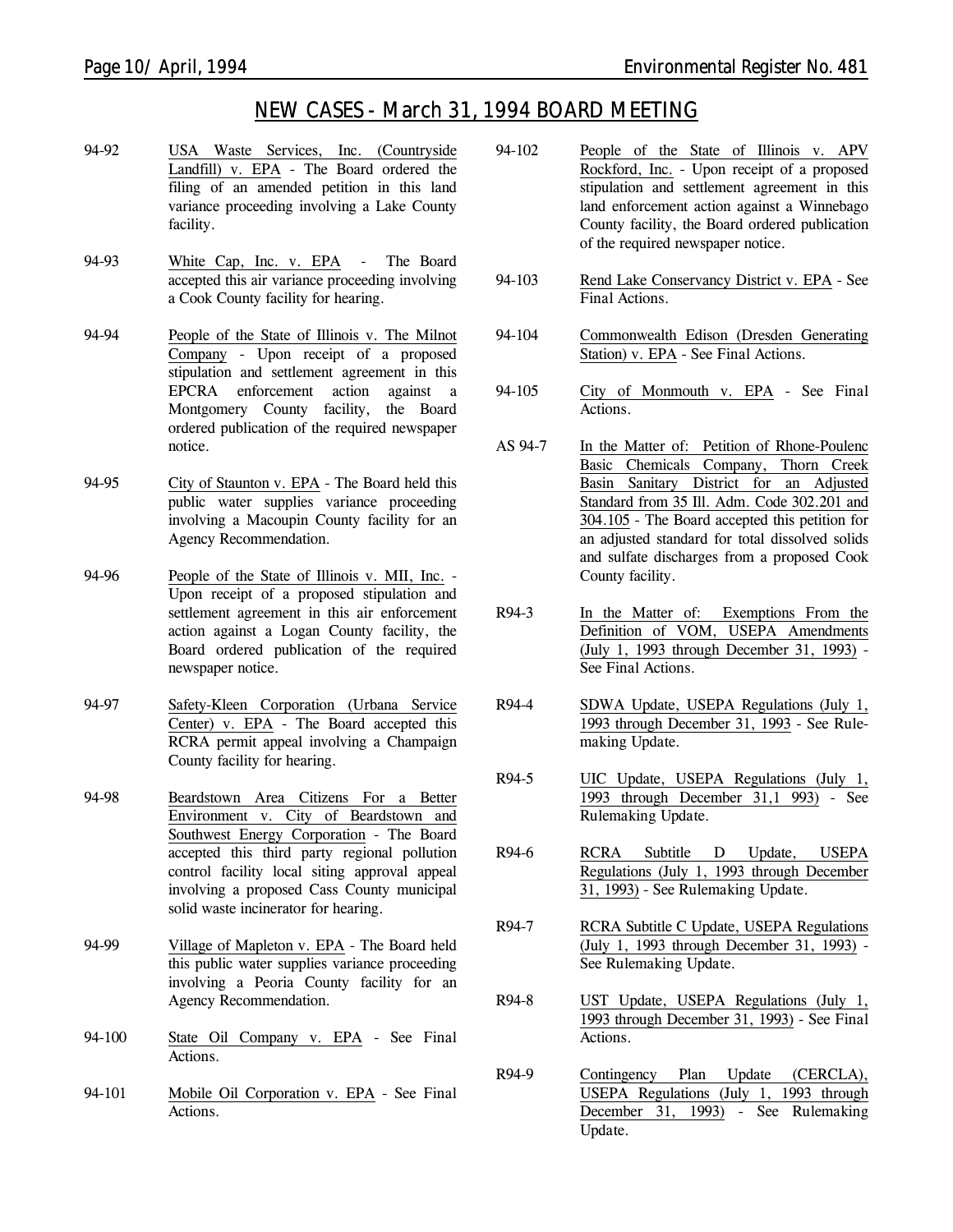R94-10 Pretreatment Update (NPDES) USEPA Regulations (July 1, 1993 through December

31, 1993) - *See Rulemaking Update.*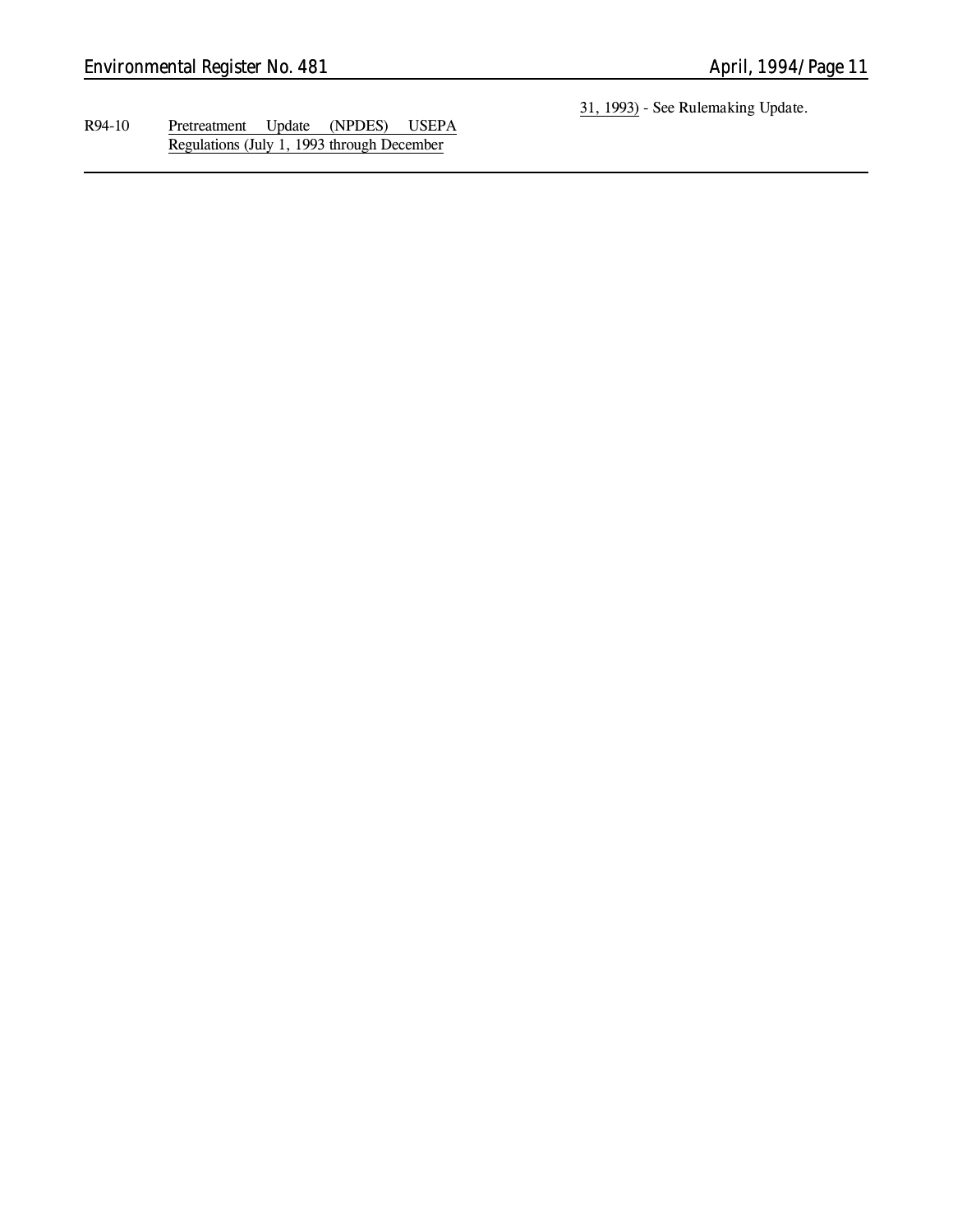# *CALENDAR OF HEARINGS*

All hearings held by the Board are open to the public. All Pollution Control Board Meetings (highlighted) are open to the public but public participation is generally not allowed. Times and locations are subject to cancellation and rescheduling without notice. Confirmation of hearing dates and times is available from the Clerk of the Board at 312-814-6931.

| April 5<br>10:30 a.m.    | PCB 94-60<br>$A-V$            | Mobil Oil Corporation v. EPA - James R. Thompson Center, Suite 11-500, 100 West<br>Randolph Street, Chicago.                                                                                                                                                                                             |
|--------------------------|-------------------------------|----------------------------------------------------------------------------------------------------------------------------------------------------------------------------------------------------------------------------------------------------------------------------------------------------------|
| April 6<br>10:00 a.m.    | PCB 94-44<br>$L-S-R$ , 3d $P$ | Concerned Citizens for a Better Environment v. City of Havana and Southwest Energy<br>Corporation - Mason County Courthouse, Courtroom #1, 100 North Broadway,<br>Havana.                                                                                                                                |
| April 8<br>10:00 a.m.    | PCB 94-55<br><b>UST-FRD</b>   | Myrtle Landwehrmeier v. EPA - Granite City Hall, Mayor's Conference Room, 2nd<br>Floor, 2000 Edison Avenue, Granite City.                                                                                                                                                                                |
| April 12<br>10:00 a.m.   | PCB 93-122<br><b>UST-FRD</b>  | EMRO Marketing Company v. EPA - College of Lake County, Room B 205, 19351<br>West Washington, Grayslake.                                                                                                                                                                                                 |
| April 12<br>9:00 a.m.    | <b>PCB 94-1</b><br>$L-E$      | People of the State of Illinois v. Robert D. Fosnock, d/b/a Fos Auto & Truck Parts -<br>Gillespie Municipal Building, City Council Chamber, 115 North Macoupin, Gillespie.                                                                                                                               |
| April 15<br>9:30 a.m.    | R 93-29<br>R, Land            | In the Matter of: Regulation of Landscape Waste Compost Facilities, 35 Ill. Adm.<br>Code 830-832 - James R. Thompson Center, Room 9-040, 100 West Randolph Street,<br>Chicago.                                                                                                                           |
| April 19<br>10:30 a.m.   | PCB 93-248<br>L-E             | People of the State of Illinois v. John Prior and Industrial Salvage, Inc. - Centralia City<br>Hall, Council Chambers, 222 South Poplar Street, Centralia.                                                                                                                                               |
| April 19<br>$10:00$ a.m. | PCB 93-261<br>$L-E$           | People of the State of Illinois v. Midwest Refinishing, Inc. and Kenneth Ruff - Social<br>Science Research Institute, Conference Room, 148 North Third Street, DeKalb.                                                                                                                                   |
| April 21<br>10:30 a.m.   |                               | Pollution Control Board Meeting, James R. Thompson Center, 100 W. Randolph<br>St., Conference Room 9-040, Chicago                                                                                                                                                                                        |
| April 21<br>10:00 a.m.   | PCB 94-38<br><b>UST-FRD</b>   | Park District of Highland Park (Central Park Facility) v. Office of the Illinois State<br>Fire Marshal - Lake County Courthouse, County Board Assembly Room, 10th Floor,<br>18 North County Street, Waukegan.                                                                                            |
| April 22<br>10:00 a.m.   | R 93-29<br>R, Land            | In the Matter of: Regulation of Landscape Waste Compost Facilities, 35 Ill. Adm.<br>Code 830-832 - Municipal Building, Third Floor, Council Chambers, Seventh and<br>Monroe Streets, Springfield.                                                                                                        |
| April 26<br>$10:00$ a.m. | PCB 94-51<br>$L-S-R$ , 3d $P$ | Rodney Nelson, III, M.D. v. Kane County, and Illinois Municipal Corporation, Kane<br>County Board as the Local Siting Authority, and Waste Management of Illinois, Inc.,<br>as Applicant - City of Geneva, City Hall, Council Chambers, 22 South First Street,<br>Geneva. (Consolidated with PCB 94-58.) |
| April 26                 | R 93-13                       | In the Matter of: Petition of General Motors Corporation to Amend 35 Ill. Adm. Code                                                                                                                                                                                                                      |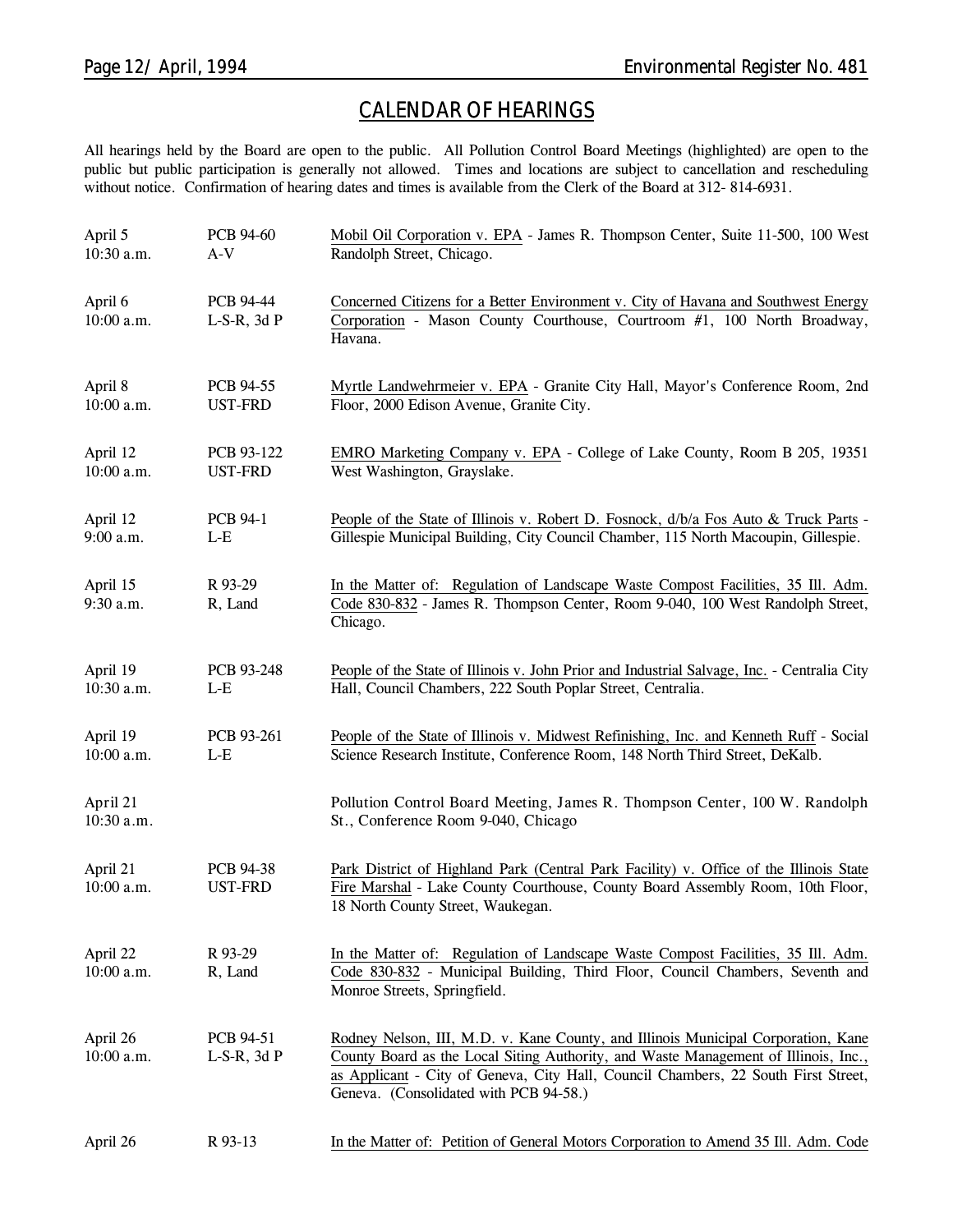# *Environmental Register No. 481 April, 1994/Page 13*

| $10:00$ a.m.          | R, Water                     | 303.322 (Site-Specific Regulation for Fluoride) - Danville City Hall, Council<br>Chambers, 402 North Hazel Street, Danville.                                                                                                                                                                          |
|-----------------------|------------------------------|-------------------------------------------------------------------------------------------------------------------------------------------------------------------------------------------------------------------------------------------------------------------------------------------------------|
| April 27              | PCB 93-145                   | People of the State of Illinois v. Monarch Asphalt Company - James R. Thompson                                                                                                                                                                                                                        |
| $10:00$ a.m.          | $A-E$                        | Center, Suite 11-500, 100 West Randolph Street, Chicago.                                                                                                                                                                                                                                              |
| April 27              | R 94-2                       | In the Matter of Petroleum Leaking Underground Storage Tanks, 35 Ill. Adm. Code                                                                                                                                                                                                                       |
| 10:00 a.m.            | R, Land                      | 732 - County Board Chambers, 200 South Ninth Street, 2nd Floor, Springfield.                                                                                                                                                                                                                          |
| April 28              | PCB 93-145                   | People of the State of Illinois v. Monarch Asphalt Company - James R. Thompson                                                                                                                                                                                                                        |
| $10:00$ a.m.          | $A-E$                        | Center, Suite 11-500, 100 West Randolph Street, Chicago.                                                                                                                                                                                                                                              |
| April 28              | R 94-2                       | In the Matter of Petroleum Leaking Underground Storage Tanks, 35 Ill. Adm. Code                                                                                                                                                                                                                       |
| $10:00$ a.m.          | R, Land                      | 732 - County Board Chambers, 200 South Ninth Street, 2nd Floor, Springfield.                                                                                                                                                                                                                          |
| April 29              | PCB 94-25                    | Shell Oil Company v. County of DuPage and EPA - DuPage County Courthouse,                                                                                                                                                                                                                             |
| 10:00 a.m.            | <b>WWSE</b>                  | Court Room 2001, 505 North County Farm Road, Wheaton.                                                                                                                                                                                                                                                 |
| May 5<br>$10:30$ a.m. |                              | Pollution Control Board Meeting, James R. Thompson Center, 100 W. Randolph<br>St., Conference Room 9-040, Chicago                                                                                                                                                                                     |
| May 5<br>10:00 a.m.   | AS 93-8<br>A-S, Water        | In the Matter of: Petition of AKZO Chemicals Inc. for an Adjusted Standard from 35<br>Ill. Adm. Code 302.208 and 304.105 (TDS, chlorides, sulfates, and boron) - Grundy<br>County Administrative Center, Board Room, 1320 Union Street, Morris.                                                       |
| May 5                 | PCB 93-128                   | National Coatings, Inc. v. EPA - Knox County Courthouse, Conference Room, 200                                                                                                                                                                                                                         |
| 10:00 a.m.            | P-A, RCRA                    | South Cherry Street, Glaesburg.                                                                                                                                                                                                                                                                       |
| May 10                | PCB 93-111                   | Bocker Chevrolet Company v. EPA - Freeport City Hall, Council Chambers, 230                                                                                                                                                                                                                           |
| $10:00$ a.m.          | UST-FRD                      | West Stephenson Street, Freeport.                                                                                                                                                                                                                                                                     |
| May 11<br>9:30 a.m.   | AS 94-1<br>Land              | In the Matter of Petition of Illinois Wood Energy Partners, L.P. for an Adjusted<br>Standard from 35 Ill. Adm. Code 807 or, in the Alternative, a Finding of<br>Inapplicability - Chicago Heights Public Library, Large Conference Room, Lower<br>Level, 15th Street & Chicago Road, Chicago Heights. |
| May 19<br>10:30 a.m.  |                              | Pollution Control Board Meeting, James R. Thompson Center, 100 W. Randolph<br>St., Conference Room 9-040, Chicago                                                                                                                                                                                     |
| May 23                | R 94-2                       | In the Matter of Petroleum Leaking Underground Storage Tanks, 35 Ill. Adm. Code                                                                                                                                                                                                                       |
| 10:00 a.m.            | R, Land                      | 732 - James R. Thompson Center, Suite 9-040, 100 West Randolph Street, Chicago.                                                                                                                                                                                                                       |
| May 24                | R 94-2                       | In the Matter of Petroleum Leaking Underground Storage Tanks, 35 Ill. Adm. Code                                                                                                                                                                                                                       |
| 10:00 a.m.            | R, Land                      | 732 - James R. Thompson Center, Suite 9-040, 100 West Randolph Street, Chicago.                                                                                                                                                                                                                       |
| May 25<br>1:00 p.m.   | PCB 93-255<br><b>UST-FRD</b> | Lindsay-Klein Chevrolet-Olds, Inc., d/b/a Chuck Lindsay Chevrolet-Olds, Inc. v.<br>Office of the Illinois State Fire Marshal - Whiteside County Sheriff's Department, Law<br>Enforcement Center, 400 North Cherry Street, Morrison.                                                                   |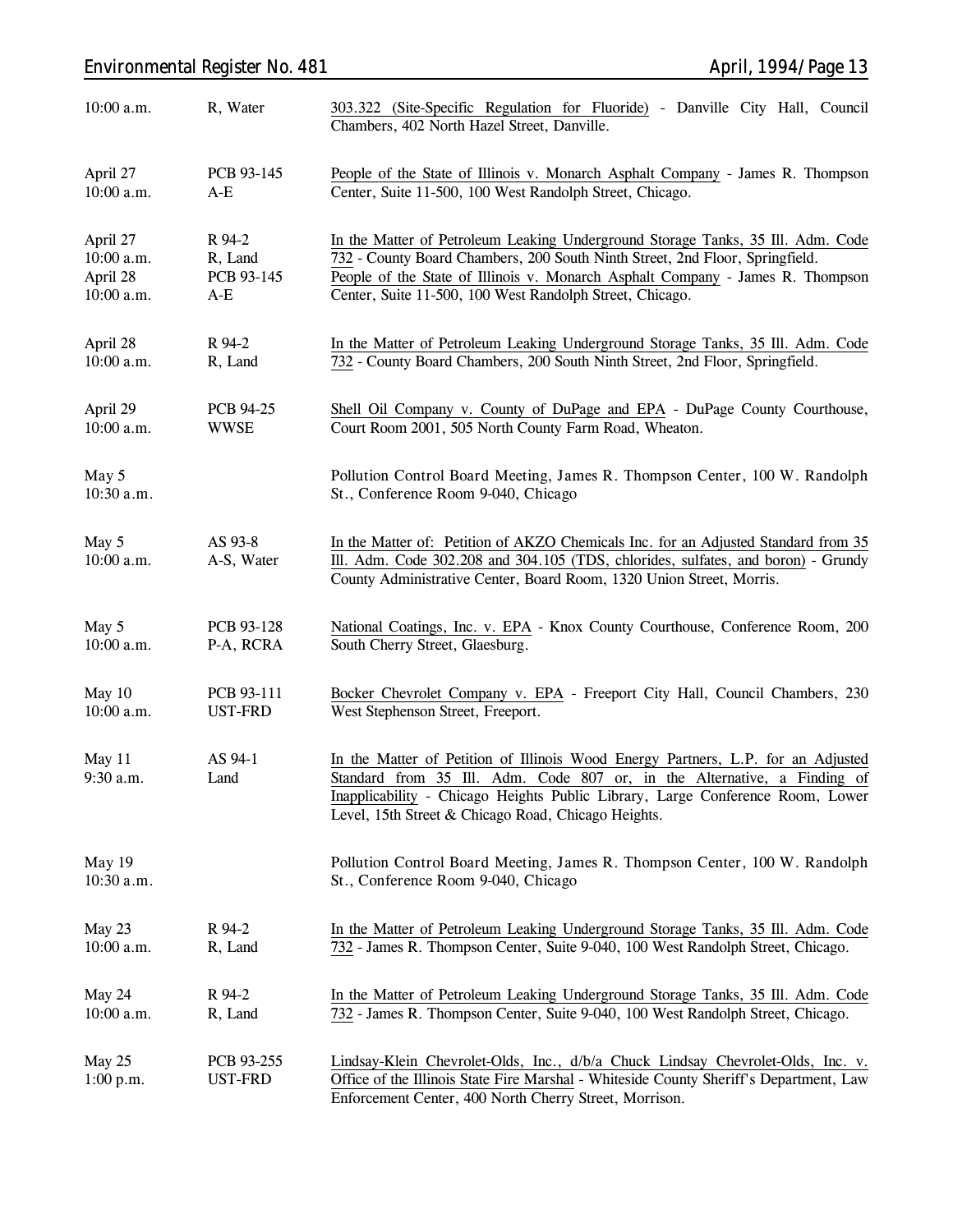| Page 14/ April, 1994                                    |                             | <b>Environmental Register No. 481</b>                                                                                                                                                                                                  |  |  |  |
|---------------------------------------------------------|-----------------------------|----------------------------------------------------------------------------------------------------------------------------------------------------------------------------------------------------------------------------------------|--|--|--|
| May 26<br>$9:00$ a.m.                                   | PCB 93-192<br>A-E, Citizens | The Decatur Auto Auction, Inc. v. Macon County Farm Bureau, Inc., The Macon<br>County Fair Association, and the Macon County Horsemen's Association - Macon<br>County Building, Boardroom 504, 253 East Wood Street, Decatur.          |  |  |  |
| June 2<br>10:30 a.m.                                    |                             | Pollution Control Board Meeting, James R. Thompson Center, 100 W. Randolph<br>St., Conference Room 9-040, Chicago                                                                                                                      |  |  |  |
| June 7<br>$9:00$ a.m.                                   | PCB 93-250<br>A-E           | People of the State of Illinois v. Clark Oil & Refining Corporation (Wood River<br>Refinery) - Alton City Hall, Council Chambers, 101 East Third Street, Alton.                                                                        |  |  |  |
| June 9<br>$9:00$ a.m.                                   | PCB 93-250<br>$A-E$         | People of the State of Illinois v. Clark Oil & Refining Corporation (Blue Island<br>Refinery) - Meadows Golf Club of Blue Island, 2802 West 123d Street, Blue Island.                                                                  |  |  |  |
| June 23<br>10:30 a.m.                                   |                             | Pollution Control Board Meeting, James R. Thompson Center, 100 W. Randolph<br>St., Conference Room 9-040, Chicago                                                                                                                      |  |  |  |
| July 21<br>$10:30$ a.m.                                 |                             | Pollution Control Board Meeting, James R. Thompson Center, 100 W. Randolph<br>St., Conference Room 9-040, Chicago                                                                                                                      |  |  |  |
| August 11<br>10:30 a.m.                                 |                             | Pollution Control Board Meeting, James R. Thompson Center, 100 W. Randolph<br>St., Conference Room 9-040, Chicago                                                                                                                      |  |  |  |
| September 1<br>10:30 a.m.<br>Spetember 15<br>10:30 a.m. |                             | Pollution Control Board Meeting, James R. Thompson Center, 100 W. Randolph<br>St., Conference Room 9-040, Chicago<br>Pollution Control Board Meeting, James R. Thompson Center, 100 W. Randolph<br>St., Conference Room 9-040, Chicago |  |  |  |
| October 6<br>10:30 a.m.                                 |                             | Pollution Control Board Meeting, James R. Thompson Center, 100 W. Randolph<br>St., Conference Room 9-040, Chicago                                                                                                                      |  |  |  |
| October 20<br>$10:30$ a.m.                              |                             | Pollution Control Board Meeting, James R. Thompson Center, 100 W. Randolph<br>St., Conference Room 9-040, Chicago                                                                                                                      |  |  |  |
| November 3<br>10:30 a.m.                                |                             | Pollution Control Board Meeting, James R. Thompson Center, 100 W. Randolph<br>St., Conference Room 9-040, Chicago                                                                                                                      |  |  |  |
| December 1<br>10:30 a.m.                                |                             | Pollution Control Board Meeting, James R. Thompson Center, 100 W. Randolph<br>St., Conference Room 9-040, Chicago                                                                                                                      |  |  |  |
| December 15<br>10:30 a.m.                               |                             | Pollution Control Board Meeting, James R. Thompson Center, 100 W. Randolph<br>St., Conference Room 9-040, Chicago                                                                                                                      |  |  |  |
| January 12<br>$10:30$ a.m.                              |                             | Pollution Control Board Meeting, James R. Thompson Center, 100 W. Randolph<br>St., Conference Room 9-040, Chicago                                                                                                                      |  |  |  |
| February 16<br>10:30 a.m.                               |                             | Pollution Control Board Meeting, James R. Thompson Center, 100 W. Randolph<br>St., Conference Room 9-040, Chicago                                                                                                                      |  |  |  |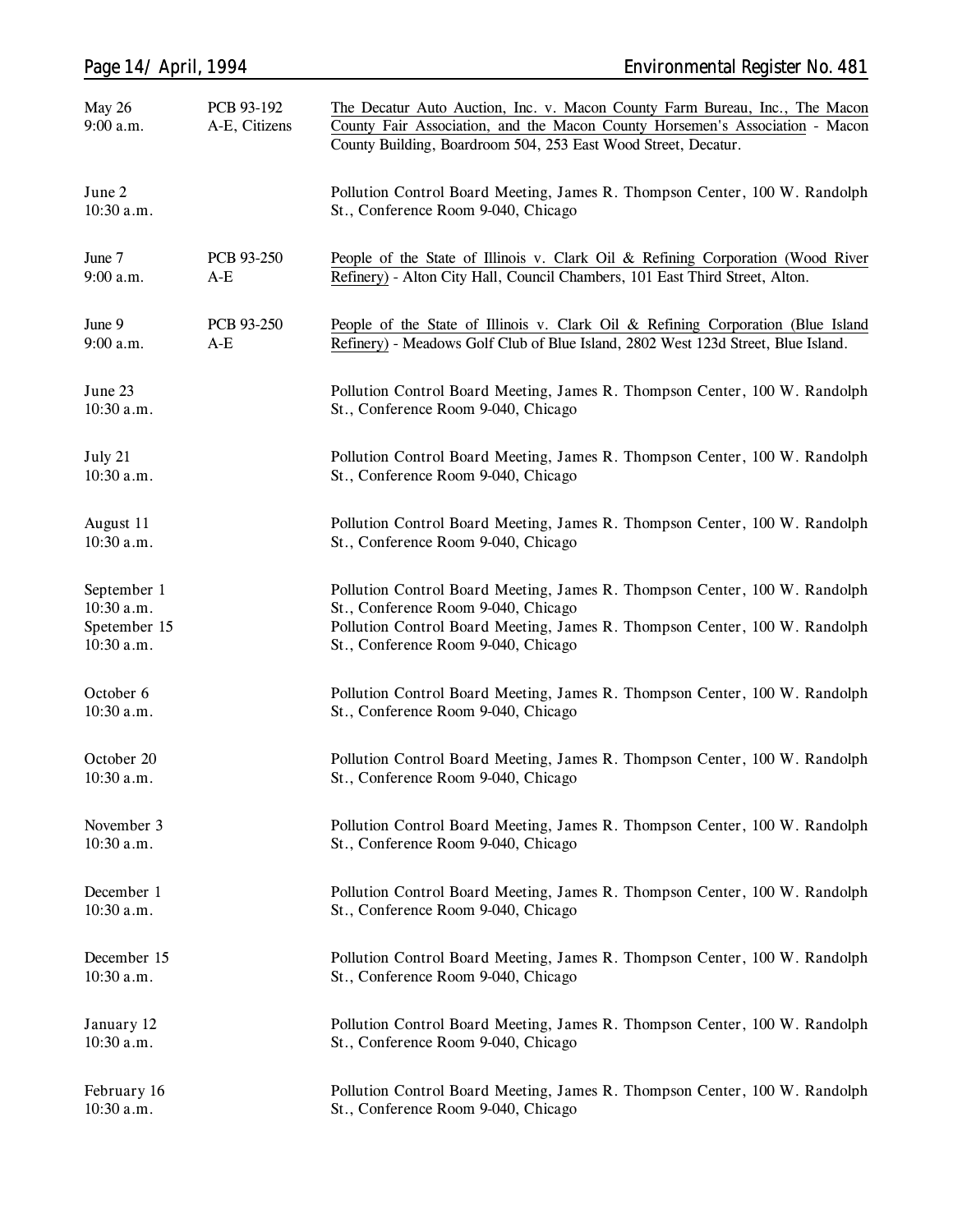# *Environmental Register No. 481 April, 1994/Page 15*

| March 16     | Pollution Control Board Meeting, James R. Thompson Center, 100 W. Randolph |
|--------------|----------------------------------------------------------------------------|
| $10:30$ a.m. | St., Conference Room 9-040, Chicago                                        |
| April 20     | Pollution Control Board Meeting, James R. Thompson Center, 100 W. Randolph |
| $10:30$ a.m. | St., Conference Room 9-040, Chicago                                        |
| May 18       | Pollution Control Board Meeting, James R. Thompson Center, 100 W. Randolph |
| $10:30$ a.m. | St., Conference Room 9-040, Chicago                                        |
| June 15      | Pollution Control Board Meeting, James R. Thompson Center, 100 W. Randolph |
| $10:30$ a.m. | St., Conference Room 9-040, Chicago                                        |

### **Calendar Code**

| 3dP          | Third Party Action                      | A-CAdministrative Citation                         |
|--------------|-----------------------------------------|----------------------------------------------------|
| $A-E$        | Air Enforcement                         | A-SAdjusted Standard                               |
| $A-V$        | Air Variance                            | CSOCombined Sewer Overflow Exception               |
| <b>GW</b>    | Groundwater                             | L-ELand Enforcement                                |
| $L-S-R$      | <b>Landfill Siting Review</b>           | L-VLand Variance                                   |
| $N-E$        | Noise Enforcement                       | N-VNoise Variance                                  |
| $P-A$        | Permit Appeal                           | <b>PWS-EPublic Water Supply Enforcement</b>        |
| <b>PWS-V</b> | Public Water Supply Variance            | <b>RRegulatory Proceeding</b>                      |
| $S_{02}$     | S02 Alternative Standards (35 ILL. ADM. | <b>SWH-ESpecial Waste Hauling Enforcement</b>      |
|              | CODE $302.211(f)$                       |                                                    |
| SWH-V        | Special Waste Hauling Variance          | <b>TThermal Demonstration Rule</b>                 |
| T-C          | <b>Tax Certifications</b>               | <b>T-STrade Secrets</b>                            |
| UST-E        | Underground Storage Tank Enforcement    | UST-FRDUnderground Storage Tank Fund Reimbursement |
|              |                                         | Determination                                      |
| W-E          | Water Enforcement                       | W-VWater Variance                                  |
| <b>WWS</b>   | Water-Well Setback Exception            |                                                    |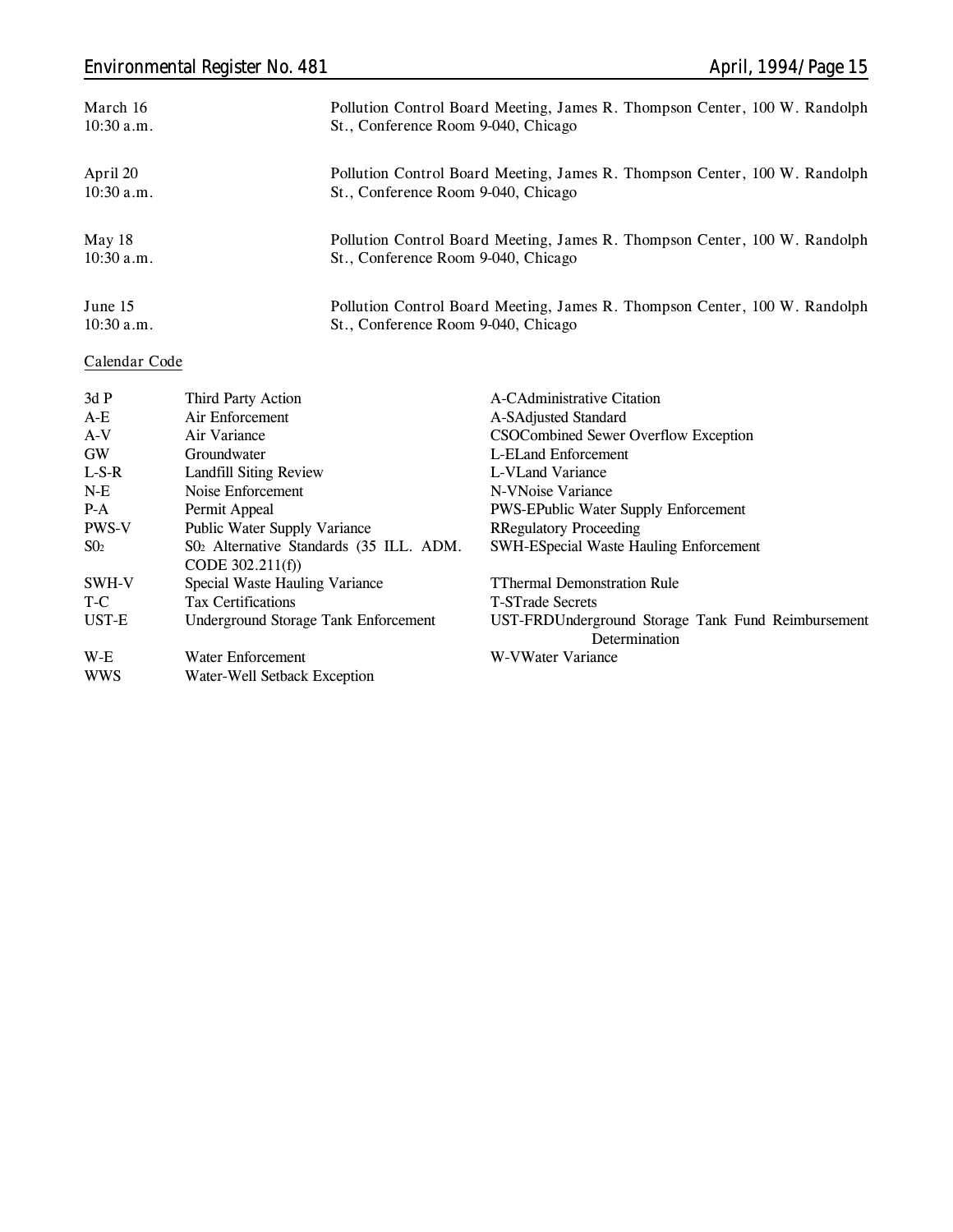POP. LISTING

#### Illinois Environmental Protection Agency Division of Public Water Supplies Restricted Status List -- Public Water Supplies

The Restricted Status List was developed to give additional notification to officials of public water supplies which are in violation of 35 Ill. Adm. Code, Subtitle F: Public Water Supplies, Chapter I or the Illinois Environmental Protection Act.

The Restricted Status List will include all Public Water Supplies for which the Agency has information indicating a violation of any of the following requirements: Finished water quality requirements of 35 Ill. Adm. Code, Part 604, Subparts B and C; maintenance of adequate pressure on all parts of the distribution system under all conditions of demand; meeting raw water quantity requirements of 35 Ill. Adm. Code 604.502; or maintenance of treatment facilities capable of providing water "assuredly adequate in quantity" as required by Section 18 of the Illinois Environmental Protection Act.

A public water supply on the Restricted Status List will not be issued permits for water main extensions, except for certain limited situations, or unless the supply has been granted a variance from the Illinois Pollution Control Board for the violation, or from permit issuance requirements of Section 39 of the Act.

This list is continually being revised as new information becomes available, and therefore, specific<br>inquiries as to the status of any public water supply should be directed to the Division of Public Water<br>Supplies for fin

\* Indicates public water supplies which have been added to the list since the previous publication. \*\* Indicates actions are being taken by officials to bring the public water supply into compliance.

Illinois Environmental Protection Agency Division of Public Water Supplies Restricted Status List -- Public Water Supplies April, 1994

|          | NAME OF PUBLIC WATER SUPPLY/COUNTY/FACILITY NO.     | RGN             | NATURE OF PROBLEM                                                                                                         | SERVED | DATE            |
|----------|-----------------------------------------------------|-----------------|---------------------------------------------------------------------------------------------------------------------------|--------|-----------------|
|          | Alexander Co. - McClure-East Cape PWD (0035050)     | $7\overline{ }$ | Inadequate Dist. System 1,225 12/13/85<br>Storage                                                                         |        |                 |
|          | Arenzville (Cass Co. $-0170050$ )                   | 5               | Nitrate                                                                                                                   |        | 400 03/20/81    |
|          | Ashley (Washington Co. - 1890100)                   | 6               | Trihalomethane                                                                                                            | 825    | 06/15/92        |
|          | Auburn (Sangamon Co. - 1670050)                     | 5               | Atrazine                                                                                                                  | 3,724  | 12/15/93        |
|          | Bellwood (Cook Co. - 0310150)                       | 2               | Radium                                                                                                                    |        | 20,000 12/14/90 |
|          | Biggsville (Henderson Co. - 0710050)                | 5               | Radium & Radiological                                                                                                     |        | 400 03/17/86    |
|          | Bond Co. - Royal Lake Wtr Dstrct (0055100)          | 6               | Trihalomethane                                                                                                            | 228    | 06/15/92        |
|          | Bradford (Stark Co. $-1750050$ )                    | $\mathbf{1}$    | Radium                                                                                                                    | 920    | 03/17/86        |
|          | Brownstown (Fayette Co. - 0510100)                  | 6               | Trihalomethane                                                                                                            |        | 820 06/15/92    |
|          | Buckingham (Kankakee Co. - 0910250)                 | 2               | Inadequate Pres. Tank                                                                                                     |        | 330 03/17/89    |
|          |                                                     | $\mathbf{1}$    | Radium                                                                                                                    |        | 700 06/15/93    |
|          | Buda (Bureau Co. - 0110100)                         | $\mathbf{1}$    |                                                                                                                           |        |                 |
|          | Bureau Co. - Bailey Sbdv (0115100)                  | 5               | Inadequate Pres. Tank                                                                                                     |        | 43 01/13/82     |
|          | Bush (Williamson Co. - 1990050)                     |                 | Trihalomethane                                                                                                            |        | 403 06/15/93    |
|          | Byron (Ogle Co. - 1410100)                          | $\mathbf{1}$    | Radium                                                                                                                    |        | 2,500 06/15/93  |
|          | Campus (Livingston Co. - 1050050)                   | $\overline{4}$  | Inadequate Pres. Tank                                                                                                     | 230    | 03/20/81        |
| $***$    | Carroll Co. - Carroll Hts Utl Cmpny (0155200)       | $\mathbf{1}$    | Inadequate Pres. Tank                                                                                                     |        | 80 03/20/81     |
|          | Carroll Co. - Century Pines Apts (0150020)          | $\mathbf{1}$    | Inadequate Pres. Tank                                                                                                     |        | 50 12/14/90     |
|          | Cedar Point Wtr Cmpny (LaSalle Co. - 0995040)       | $\mathbf{1}$    | Radium                                                                                                                    |        | 800 03/17/86    |
|          | Champaign Co. - D&R Apts (0190030)                  | $\overline{4}$  | Inadequate Pres Tank                                                                                                      |        | 26 09/16/93     |
|          | Chandlerville (Cass Co. $-0170200$ )                | $\mathsf S$     | Nitrate                                                                                                                   |        | 7,800 03/17/86  |
|          | Coalton (Montgomery Co. - 1350100)                  | $\overline{5}$  | Low System Pressure                                                                                                       | 325    | 03/20/81        |
|          | Coffeen (Montgomery Co. - 1350150)                  | 5               | Trihalomethane<br>Nitrate                                                                                                 |        | 800 03/17/92    |
|          | Concord (Morgan Co. - 1370100)                      | $\overline{5}$  | Nitrate                                                                                                                   | 240    | 03/17/86        |
|          | Cook Co. - Mission Brook Sndst (0315920)            | $\sqrt{2}$      | Radium                                                                                                                    |        | 3,200 03/14/91  |
|          | Cook Co. - Orland Hills Sbdv (0317000)              | 2               | Inadequate Pres. Tank                                                                                                     |        | 154 08/31/81    |
|          | Cook Co. - Plum Creek Condos (0317080)              | $\overline{a}$  | Radium                                                                                                                    |        | 570 03/17/86    |
|          | Coulterville (Randolph Co. - 1570150)               | 6               | Trihalomethane                                                                                                            | 1,100  | 06/15/92        |
|          | Creal Springs (Williamson Co. - 1990300)            | 7               | Inadequate Treatment                                                                                                      | 1,020  | 09/15/89        |
|          |                                                     |                 | Plant & Source                                                                                                            |        |                 |
|          | Crystal Clear Wtr Cmpny (McHenry Co. - 1115150)     | $\overline{a}$  | Inadequate Pres. Tank                                                                                                     |        | 900 09/16/88    |
|          | Dallas City ( Hancock Co. - 0674300)                | 5               | Trihalomethane                                                                                                            | 1,500  | 06/15/92        |
|          | DeKalb Co. - Buck Lake Ests Sbdy (0375100)          | $\mathbf{1}$    | Inadequate Pres. Tank                                                                                                     |        | 200 09/14/84    |
|          | DeKalb Co. - DeKalb Univ Dvl Corp (0375148)         | $\mathbf{1}$    | Inadequate Pres. Tank                                                                                                     |        | 950 12/16/92    |
|          | DeWitt Co. - DeWitt Cnty Nursing Home (0395129)     | $\overline{4}$  | Inadequate Pres. Tank                                                                                                     |        | 80 06/17/83     |
|          | Diamond (Grundy Co. $-0630250$ )                    | $\overline{2}$  | Radium & Radiological                                                                                                     | 1,170  | 08/21/81        |
|          | Divernon (Sangamon Co. - 1670450)                   | 5               | Atrazine                                                                                                                  | 1,192  | 12/15/93        |
|          | Dover (Bureau Co. $-0110350$ )                      | $\mathbf{1}$    | Inadequate Pres. Tank                                                                                                     |        | 200 05/25/81    |
|          | DuPage Co. - Belmont- Highwood PWD (0435180)        | $\overline{a}$  | Trichloroethylene                                                                                                         |        | 498 09/16/93    |
|          | DuPage Co. - Clarendon Wtr Cmpny (0435300)          | 2               | Inadequate Pres. Tank                                                                                                     | 1,953  | 03/20/81        |
|          | DuPage Co. - Ctzns Lombard Heights Dvn (0435700)    | 2               | Inadequate Pres. Tank                                                                                                     | 980    | 12/17/82        |
|          | DuPage Co. - Liberty Park Homeowners Assn (0435600) | $\overline{c}$  | Inadequate Pres. Tank                                                                                                     | 1,092  | 09/17/92        |
|          | DuPage Co. - Maple Hill Imprv Assn (0435800)        | 2               |                                                                                                                           |        | 234 08/31/81    |
| $^\star$ |                                                     | 2               | Inadequate Pres. Tank                                                                                                     |        |                 |
|          | DuPage Co. - Metro Util.-Liberty Ridge (0435650)    |                 | Inadequate Pres. Tank                                                                                                     |        | 2,510 03/15/94  |
|          | DuPage Co. - Northside Peterson Wlfnd (0435866)     | 2               | Inadequate Pres. Tank<br>Inadequate Pres. Tank<br>Inadequate Pres. Tank                                                   |        | 30 12/15/89     |
|          | DuPage Co. - Northwest Belmont Imprv Assn (0435900) | 2               |                                                                                                                           |        | 115 09/29/81    |
|          | DuPage Co. - Pleasant Hill Cmnty Assn (0435980)     | 2               |                                                                                                                           |        | 180 03/17/89    |
|          | DuPage Co. - Polo Drive & Saddle Rd Sbdv (0437000)  | $\overline{a}$  |                                                                                                                           |        | 95 12/17/82     |
|          | DuPage Co. - St Charles Cmsn Wlfnd 3 (0437040)      | 2               |                                                                                                                           |        | 30 12/15/89     |
|          | DuPage Co. - South Burdette Wtr (0437320)           | $\overline{a}$  |                                                                                                                           |        | 30 06/16/89     |
|          | DuPage Co. - York Center Coop (0437550)             | $\overline{a}$  | Inadequate Pres. Tank<br>Inadequate Pres. Tank<br>Inadequate Pres. Tank<br>Inadequate Pres. Tank<br>Inadequate Pres. Tank |        | 240 06/15/88    |
|          | Elmwood (Peoria Co. $-1430300$ )                    | 5               | Radiological & Radium                                                                                                     |        | 2,117 03/17/86  |
|          |                                                     |                 |                                                                                                                           |        |                 |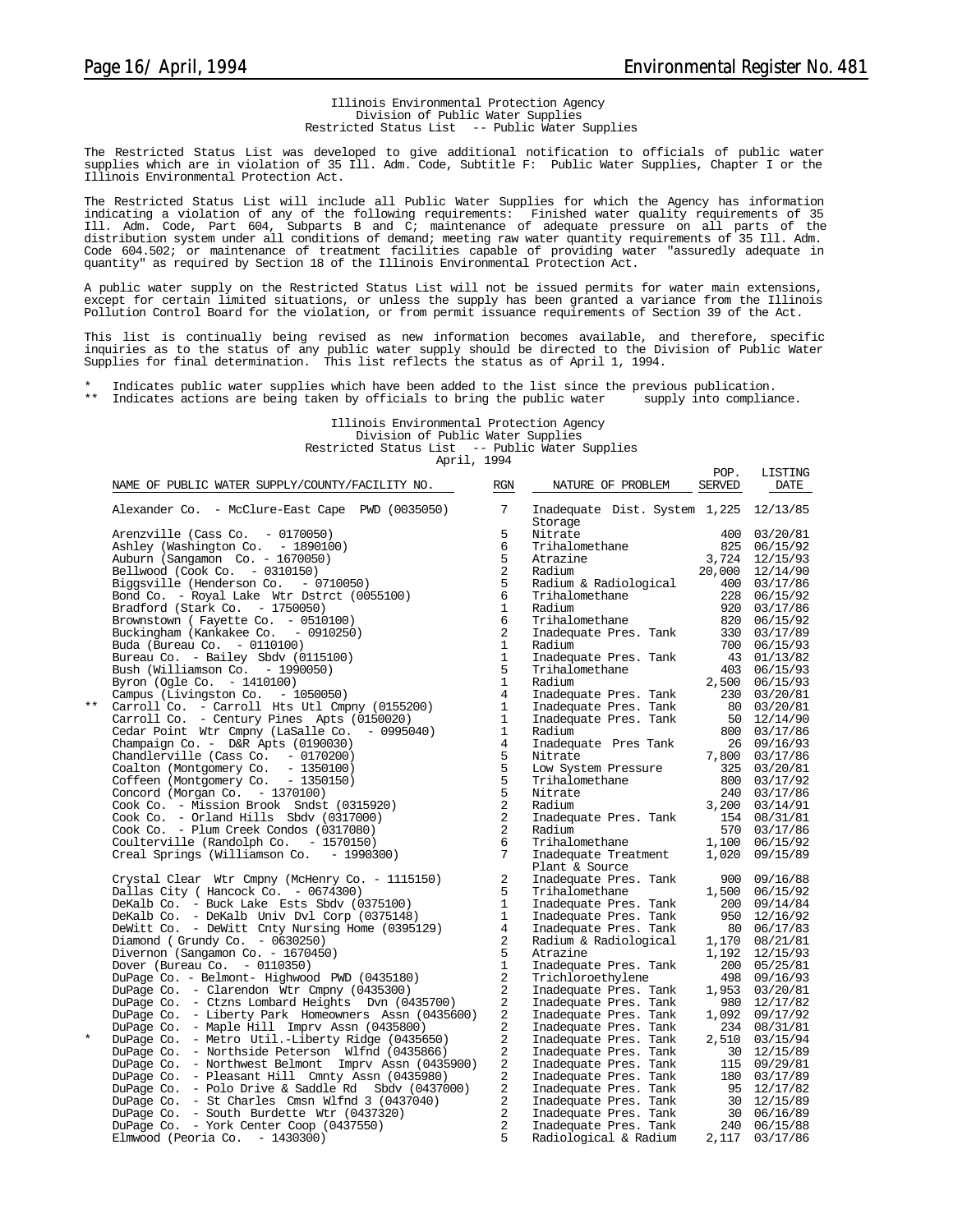|            | Fairview (Fulton Co. $-0570450$ )                                                                   | 5                   | Radiological, Radium &<br>Inadequate Pressure Tank                                                                                                                                                                                       |              | 20 03/20/81                     |
|------------|-----------------------------------------------------------------------------------------------------|---------------------|------------------------------------------------------------------------------------------------------------------------------------------------------------------------------------------------------------------------------------------|--------------|---------------------------------|
|            | Fulton Co. - Dunfermline -St David Wtr Cmsn (0575150)<br>Gillespie (Macoupin Co. - 1170400)         | 5<br>5              | Trihalomethane<br>Trihalomethane                                                                                                                                                                                                         | 7,221        | 850 03/15/93<br>06/15/92        |
|            | Girard (Macoupin Co. - 1170450)                                                                     | 5                   | Atrazine                                                                                                                                                                                                                                 |              | 2,264 12/15/93                  |
|            | Goreville (Johnson Co. - 0870200)                                                                   | 7                   | Inadequate Treatment<br>Plant & Source                                                                                                                                                                                                   |              | 978 09/15/89                    |
|            | Greene Co. - Mt. Gilead Shcrhm (0615129)                                                            | 6                   | Inadequate Pres. Tank                                                                                                                                                                                                                    |              | 28 09/16/83                     |
| $^{\star}$ | Greenville - $(Bond Co. - 0050050)$                                                                 | 6                   | Trihalomethane                                                                                                                                                                                                                           |              | $6,610$ $03/15/94$              |
|            | Grundy Co. - Heatherfield Sbdv (0635150)                                                            | 2<br>2              | Inadequate Pres. Tank                                                                                                                                                                                                                    |              | 91 09/17/82                     |
|            | Grundy Co. - Lisbon North Inc (0631000)<br>Grundy Co. - Ridgecrest North Sbdv (0635250)             | 2                   | Inadequate Pres. Tank<br>Inadequate Pres Tank                                                                                                                                                                                            |              | 30 09/14/90<br>85 09/16/93      |
|            | Henry (Marshall Co. $-1230050$ )                                                                    | $\mathbf{1}$        | Nitrate                                                                                                                                                                                                                                  | 2,740        | 06/15/90                        |
|            | Henry Co. - Country Ests Sbdv (0735050)                                                             | $\mathbf{1}$        | Nitrate                                                                                                                                                                                                                                  | 250          | 06/15/90                        |
|            | Henry Co. - Daytons Valley View Well 1 (0735186)                                                    | $\mathbf{1}$        | Inadequate Pres. Tank                                                                                                                                                                                                                    |              | 32 09/17/82                     |
|            | Henry Co. - Hazelwood 1st Addn Well 2 (0735446)<br>Henry Co. - Hazelwood 2nd Addn Well 1 (0735646)  | 1<br>1              | Inadequate Pres. Tank                                                                                                                                                                                                                    |              | 32 09/17/82                     |
|            | Henry Co. - Hazelwood 2nd Addn Well 2 (0735666)                                                     | 1                   |                                                                                                                                                                                                                                          |              |                                 |
|            | Henry Co. - Hazelwood 2nd Addn Well 3 (0735686)                                                     | 1                   |                                                                                                                                                                                                                                          |              |                                 |
|            | Henry Co. - Hazelwood West Sbdv (0735250)                                                           | 1                   |                                                                                                                                                                                                                                          |              |                                 |
|            | Henry Co. - Lake Lynwood Wtr Sys (0735330)<br>Henry Co. - Ophiem PWS (0735150)                      | 1<br>1              | madequate Pres. Tank and the madequate Pres. Tank 32 09/17/82<br>Inadequate Pres. Tank 32 09/17/82<br>Inadequate Pres. Tank 32 09/17/82<br>Inadequate Pres. Tank 32 09/17/82<br>Inadequate Pres. Tank 98 08/31/84<br>Inadequate Pres. Ta |              |                                 |
|            | Henry Co. - Osco Mutual Wtr Supply Cpy Inc (0735200)                                                | 1                   |                                                                                                                                                                                                                                          |              |                                 |
|            | Henry Co. - Pine Ridge Utl Inc (0735400)                                                            | 1                   |                                                                                                                                                                                                                                          |              |                                 |
| $\star$    | Hettick (Macoupin Co. - 0435866)                                                                    | 5                   |                                                                                                                                                                                                                                          |              |                                 |
|            | Hurst - (Williamson Co. 1990450)<br>Iroquois Co. - A Merkle-C Kniprath Home (0755389)               | 7<br>4              | Trihalomethane<br>Inadequate Pres. Tank 98 03/16/90                                                                                                                                                                                      |              | 873 03/15/93                    |
|            | Iroquois Co. - Spring Creek Campground II Inc. (0750030)                                            |                     | 4<br>Inadequate Pres. Tank                                                                                                                                                                                                               |              |                                 |
|            | 12/16/91                                                                                            |                     |                                                                                                                                                                                                                                          |              |                                 |
|            | Island Lake Wtr Cmpny (Lake Co. - 0975080)                                                          | 2<br>1              | Iron                                                                                                                                                                                                                                     | 2,250        | 06/15/90                        |
|            | JoDaviess Co. - Bahl Wtr/Pioneer Acres (0855200)<br>Johnson Co. - Burnside PWD (0875050)            | 7                   | Inad. Pres. Storage<br>Inadequate Treatment                                                                                                                                                                                              | 700<br>1,642 | 12/15/93<br>09/15/89            |
|            |                                                                                                     |                     | Plant & Source & TTHM                                                                                                                                                                                                                    |              |                                 |
|            | Kane Co. - Broadview Academy (0895149)                                                              | 2                   | Radium                                                                                                                                                                                                                                   |              | 304 09/19/86                    |
| $\star$    | Kane Co. - Highland Sbdv $(0895530)$                                                                | 2<br>2              | Inadequate Pres. Tank                                                                                                                                                                                                                    |              | 50 09/16/83                     |
|            | Kane Co. - Melrose Rental Apts (0895228)<br>Kane Co. - Moecherville Sbdv (0895300)                  | $\overline{a}$      | Inadequate Pres. Tank<br>Inadequate Pres. Tank                                                                                                                                                                                           |              | 38 03/15/94<br>1,120 03/20/81   |
|            | Kane Co. - Park View Wtr Corp (0895500)                                                             | 2                   | Inadequate Pres. Tank                                                                                                                                                                                                                    |              | 150 12/17/82                    |
|            | Kane Co. - Pleasant Village (0895228)                                                               | 2                   | Inadequate Pres. Tank                                                                                                                                                                                                                    |              | N/A 06/18/82                    |
|            | Kane Co. - Silver Glen Ests (0890040)<br>Kane Co. - St Charles Skyline Swr-Wtr Cpy (0895030)        | 2<br>2              | Radium<br>Inadequate Pres. Tank                                                                                                                                                                                                          | 1,300        | 10 06/15/93<br>09/19/86         |
|            | Kane Co. - Wermes Sbdv (0895750)                                                                    | 2                   | Inadequate Pres. Tank                                                                                                                                                                                                                    | 150          | 12/16/88                        |
|            | Kangley (LaSalle Co. - 0990250)                                                                     | $\mathbf{1}$        | Radium                                                                                                                                                                                                                                   |              | 200 03/17/86                    |
|            | Kankakee Co. - Good Shepherd Manor (0915189)                                                        | 2                   | Inadequate Pres. Tank                                                                                                                                                                                                                    |              | 140 03/17/89                    |
|            | Kankakee Co. - Olivet Nazarene College (0915279)<br>Kankakee Co. - Skyview Sbdv (0915526)           | 2<br>2              | Inadequate Pres. Tank<br>Inadequate Pres. Tank                                                                                                                                                                                           | 1,450        | 03/15/94<br>65 09/14/84         |
|            | Kendall Co. - Bonnie Lane Wtr (0930010)                                                             | $\overline{a}$      | Inadequate Pres. Tank                                                                                                                                                                                                                    |              | 49 09/16/93                     |
|            | Kendall Co. - Farm Colony (0935140)                                                                 | $\boldsymbol{2}$    | Radium                                                                                                                                                                                                                                   |              | 25 03/17/86                     |
|            | Kendall Co. - Fox Lawn Utl Cmpny (0935150)<br>Kendall Co. - Metro Utl Valley Dvn (0935100)          | 2<br>2              | Radium<br>Inadequate Pres. Tank 2,200                                                                                                                                                                                                    |              | 240 03/17/86<br>03/16/90        |
|            | Kingston Mines (Peoria Co. - 1430450)                                                               | 5                   | Radium                                                                                                                                                                                                                                   | 350          | 03/17/86                        |
|            | Kinmundy (Marion Co. - 1210300)                                                                     | 6                   | Atrazine                                                                                                                                                                                                                                 | 1,923        | 12/15/93                        |
|            | Kinsman (Grundy Co. - $0630450$ )                                                                   | $\overline{a}$<br>5 | Radium                                                                                                                                                                                                                                   |              | 150 03/17/86                    |
|            | Kirkwood (Warren Co. - 1870050)<br>Ladd (Bureau Co. $-0110450$ )                                    | $\mathbf{1}$        | Radium & Radiological 1,008<br>Radium                                                                                                                                                                                                    | 1,350        | 07/23/93<br>10/04/85            |
|            | Lake Co. - Acorn Acres Sbdv (0975020)                                                               | 2                   | Inadequate Pres. Tank                                                                                                                                                                                                                    | 250          | 12/16/83                        |
|            | Lake Co. - Blan Mar Hills Homeowners Assn (0970090)                                                 | 2                   | Radium                                                                                                                                                                                                                                   |              | 18 12/16/91                     |
|            | Inc (0970240)<br>Lake Co. - Bluff Lake Lodges,<br>Lake Co. - Briarcrest Sbdv Hmownrs Assn (0971060) | 2<br>2              | Inad. Pres. Storage<br>Radium & Gross Alpha                                                                                                                                                                                              |              | 25,200 12/15/93<br>120 12/16/92 |
|            | Lake Co. - D L Well Owners Assn $(0975380)$                                                         | 2                   | Inadequate P res. Tank                                                                                                                                                                                                                   |              | 125 03/18/83                    |
|            | Lake Co. - Echo Lake Block IV Water Assn (0970130)                                                  | 2                   | Inadequate Pres. Tank                                                                                                                                                                                                                    |              | 50 06/15/88                     |
|            | Lake Co. - Echo Lake Wtr Sys Block 7 (0975820)<br>Lake Co. - Elm Oak Mutual Wtr Sys (0975736)       | 2<br>2              | Inadequate Pres. Tank<br>Inadequate Pres. Tank                                                                                                                                                                                           | 45           | 48 09/16/83<br>06/13/86         |
|            |                                                                                                     |                     | & Radium                                                                                                                                                                                                                                 |              |                                 |
|            | Lake Co. - Forest Lake Addn (0975500)                                                               | 2                   | Inadequate Pres. Tank                                                                                                                                                                                                                    |              | 180 12/16/83                    |
|            | Lake Co. - Glenkirk Campus North (0977189)                                                          | 2                   | Inadequate Pres. Tank                                                                                                                                                                                                                    |              | 64 06/15/88                     |
|            | Lake Co. - Glenkirk Campus South (0977199)<br>Lake Co. - Glenstone Sbdv $(0970160)$                 | 2<br>2              | Inadequate Pres. Tank<br>Radium                                                                                                                                                                                                          |              | 36 06/15/88<br>168 09/17/92     |
|            | Lake Co. - Highland Lake Sbdy (0975750)                                                             | 2                   | Inadequate Pres. Tank                                                                                                                                                                                                                    |              | 294 03/20/81                    |
|            | Lake Co. - Lakewood Wtr Sys (0975400)                                                               | 2                   | Inadequate Pres. Tank                                                                                                                                                                                                                    | 49           | 12/16/83                        |
|            | Lake Co. - Maple Hill Nursing Ctr (0971090)                                                         | 2                   | Inadequate Pres. Tank                                                                                                                                                                                                                    |              | 204 06/15/93                    |
|            | Lake Co. - Pekara Sbdy (0975900)<br>Lake Co. - Sturm Sbdv (0977010)                                 | 2<br>2              | Inadequate Pres. Tank<br>Inadequate Pres. Tank                                                                                                                                                                                           | 2,173        | 05/25/81<br>63 03/16/84         |
|            | Lake Co. - Summit Homeowners Assn (0975280)                                                         | 2                   | Inadequate Pres.<br>Tank                                                                                                                                                                                                                 |              | 48 03/16/84                     |
|            | Lake Co. - Sylvan Lake 1st Sbdv (0977100)                                                           | 2                   | Inadequate Pres. Tank                                                                                                                                                                                                                    |              | 210 06/14/91                    |
|            | Lake Co. - Towner Sbdv (0977250)<br>Lake Co. - Wadsworth Oaks Sbdv (0977320)                        | 2<br>2              | Inadequate Pres. Tank<br>Radium                                                                                                                                                                                                          |              | 238 01/14/82<br>80 09/19/86     |
|            | Lake Co. - West Shoreland Sbdv (0977050)                                                            | 2                   | Inadequate Pres. Tank                                                                                                                                                                                                                    | 220          | 06/14/91                        |
|            | LaSalle Co. - Four Lakes Sbdv (0995110)                                                             | $\mathbf{1}$        | Radium                                                                                                                                                                                                                                   | 35           | 09/19/86                        |
|            | LaSalle Co. - Il Prairie Est Sbdv (0995300)                                                         | $\mathbf{1}$        | Radium                                                                                                                                                                                                                                   |              | 45 06/15/88                     |
|            | LaSalle Co. - Lynnwood Water Corp (0995336)<br>LaSalle Co. - Woodsmoke Ranch Assn (0990030)         | $\mathbf{1}$<br>1   | Inadequate Pres. Tank<br>Inadeq. Pres. Tank & Radium $35006/15/90$                                                                                                                                                                       |              | 114 03/18/83                    |
|            | Little York (Warren Co. - 1870100)                                                                  | 5                   | Radium                                                                                                                                                                                                                                   |              | 356 12/16/91                    |
|            | Livingston Co. - Salem Childrens Hm (1055229)                                                       | $\overline{4}$      | Inadequate Pres. Tank                                                                                                                                                                                                                    |              | 66 03/18/83                     |
|            | Logan Co. - Bartmann Health Care Center (1075169)                                                   | 5                   | Inadequate Pres. Tank                                                                                                                                                                                                                    |              | 93 12/16/83                     |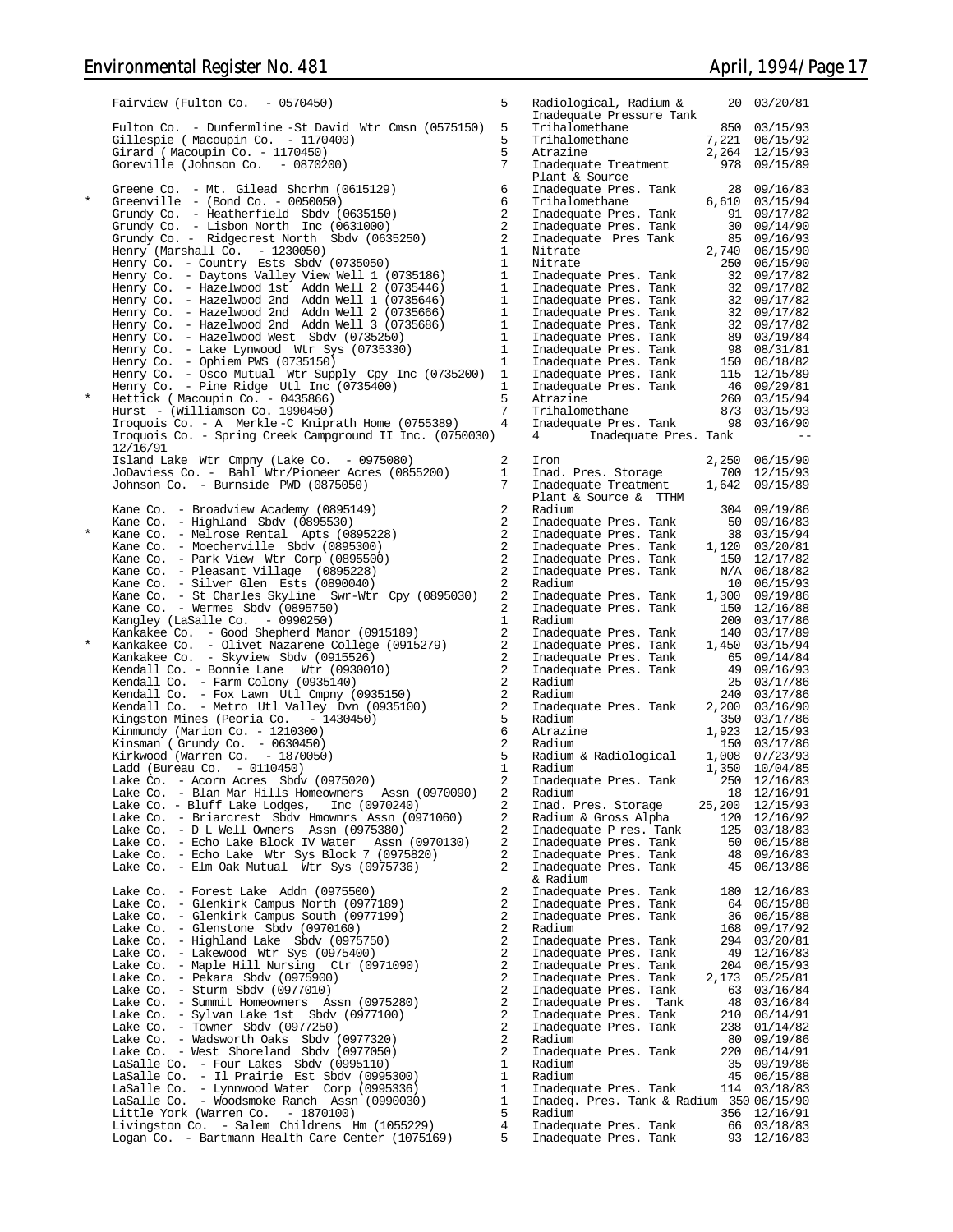London Mills - (Fulton County -  $0574620$ ) 5 Lostant (LaSalle Co. - 0990450) 1 1 Radiological 550 03/17/860 03/17/860 03/17/860 03/17/860 03/17/860 03/17/8<br>Macquipin Co. - ADGPTV (1175200) Macoupin Co. - ADGPTV (1175200) 5 Atrazine 16,437 12/15/93 Macoupin Co. - Palmyra-Modesto Wtr Assn (1175150) 5 Atrazine 1,140 06/15/93 Macoupin Co. - RR 1 - Il Wtr Assn (1175260) 5<br>Macoupin Co. - RR 1 - Il Wtr Assn (1175260) 5<br>Macoupin Co. - Scottville Rural Wtr (1170010) 5 Macoupin Co. - Scottville Rural Wtr (1170010) 5<br>Macoupin Co. - Staunton Res Rd Wtr Coop (1175250) 5 Macoupin Co. - Staunton Res Rd Wtr Coop (1175250) 5<br>Mapleton (Peoria Co. - 1430500) 5 Mapleton (Peoria Co. – 1430500)<br>Marshall Co. – Hopewell Wtr Wks (1235150) Radium & Radiological 350 03/17/86<br>McDonough Co. – Emmett Utl Inc (1095200) 5 Inadequa McHenry Co. - C & A Wtr Corp (1115270) 2 Inadequate Pres. Tank 33 06/18/82 McHenry Co. - Community Srvc Corp (1115350) 2 Inadequate Pres. Tank 750 09/16/83 McHenry Co. - Deering Oaks Sbdv (1115200) 2<br>McHenry Co. - Prairie Ridge Assn (1115730) 2 McHenry Co. - Prairie Ridge Assn (1115730) 2 Inadequate Pres. Tank 140 03/16/90 McHenry Co. - Walk -Up-Woods Wtr Cmpny (1115800) 2 Inadequate Pres. Tank 763 12/17/82 McLean Co. - Cropsey Cmnty Wtr (1135150) 4 Inadequate Pres. Tank 60 03/20/81 McLean Co. - Hunters Knoll Sbdv (1130030) 4 1,2-Dichloropropane 25 12/15/93 Media (Henderson Co. - 0710250) 5<br>Mercer Co. - M C L W Sys Inc (1315150) 1 Mercer Co. - M C L W Sys Inc (1315150) 1 Inadequate Source 100 03/20/81 Mercer Co. - Swedona Wtr Assn (1315200) 1 Inadequate Pres. Tank 100 06/15/90 Modesto ( Macoupin Co. - 1170600) 5 Atrazine 240 12/15/93 Monmouth (Warren Co. - 1870150) 5 Radium 9,500 12/15/93 Monroe Co. - Maple Leaf Ests Wtr Corp (1335100) 6<br>Mount Clare (Macoupin Co. - 1170650) 5 Mount Clare ( Macoupin Co. - 1170650)  $\overline{5}$ <br>Naplate ( LaSalle Co. - 0990600)  $\overline{1}$ Naplate (LaSalle Co. - 0990600) 1 Radium 581 03/17/86 Neponset (Bureau Co - 0110700) 1 Radium 640 09/14/90 New Boston (Mercer Co. - 1310250) 1 Nitrate 750 12/14/84 Nilwood ( Macoupin Co. - 1170750) 5 Atrazine 1,063 12/15/93 0dell (Livingston Co. - 1050550) 4<br>1,000 e Co. - Lindenwood Wir Assn (1415300) 4 Ogle Co. - Lindenwood Wtr Assn (1415300) 1<br>Palmyra (Macoupin Co. - 1170800) 15 Palmyra ( Macoupin Co. - 1170800)<br>Patoka (Marion Co. - 1210400) 6 Patoka (Marion Co. - 1210400) 6 Trihalomethane 820 12/16/92 Pawnee (Sangamon Co. - 1670850) 5 Atrazine 2,672 12/15/93 Peoria Co. - Brookview Sbdv (1435100)<br>Peoria Co. - Edelstein Wtr Coop (1435150) 5 Peoria Co. - Edelstein Wtr Coop (1435150) 5 Radium & Radiological 115 06/13/86 Peoria Co. - Fahnstock Court Sbdv (1435200) 5 Inadequate Pres. Tank 30 05/25/81 Peoria Co. - Galena Knolls Sbdv (1435300) 5 Nitrate 180 06/15/88 Peoria Co. - Trivoli PWD (1435510) 5 Inadequate Pres. Tank 350 06/17/83 Peoria Co. - Woodland Hts Ests Sbdv (1435760) 5<br>Prairie City (McDonough Co. - 1090400) 5 Prairie City (McDonough Co. - 1090400) 5 Radiological & Radium 620 03/17/86 Ransom (LaSalle Co. - 0990900) 1 Radium 450 03/17/86 Raritan (Henderson Co. - 0710350) 5 Radium & Radiological 177 03/17/86 Reddick (Kankakee Co. - 0914780) 2 Radium 208 09/16/93 Richview (Washington Co. - 1890500) 6<br>Rockdale (Will Co. - 1970850) 2 Rockdale (Will Co. - 1970850) 2 Radium 1,500 03/17/86<br>Rock Island Co. - Byron Hls Sbdv Well 6 (1617266) 1 Inadequate Pres. Tank 32 12/17/82<br>Rock Island Co. - Country Club Mnr Well 1 (1617286) 1 Inadequate Pres. Tank 32 01/ Rock Island Co. – Evergreen Vlg Sbdv (1615310) Inadequate Pres. Tank 250 03/20/81<br>Rock Island Co. – Fairacres Assn (1615350) Inadequate Pres. Tank 220 03/20/ Rock Island Co. - Larson Court Rentals (1615728) 1<br>Rock Island Co. - Lemon Street Well Cmpny (1615550) 1 Rock Island Co. - Lemon Street Well Cmpny (1615550) 1<br>Rock Island Co. - Park Hill Ests Well 1 (1617806) 1 Rock Island Co. - Park Hill Ests Well 1 (1617806) 1 Inadequate Pres. Tank 32 06/18/82 Rock Island Co. - Park Hill Ests Well 2 (1617686) 1 Inadequate Pres. Tank 32 06/18/82 Rock Island Co. - Rock Island Arsn (1615387) 1<br>Rock Island Co. - Silvis Heights Wir Corp (1615750) 1 Rock Island Co. - Silvis Heights Wtr Corp (1615750) 1<br>Rock Island Co. - Suburban Heights Sbdy (1615800) 1 Rock Island Co. - Suburban Heights Sbdv (1615800) 1 Inadequate Pres. Tank 114 12/16/83 Rock Island Co. - Tindalls Addn Wtr Sys (1617956) 1 Inadequate Pres. Tank 32 06/18/82 Rock Island Co. - Tindalls 3rd & 6th Addns (1617376) 1 Inadequate Pres. Tank 28 06/18/82 Rock Island Co. - Turkey Hollow Well Corp (1615686) 1 Inadequate Pres. Tank 32 06/18/82 Rock Island Co. - WSCO Dvl-Ridgewood (1615670)<br>Rock Island Co. - WSCO Dvl-Ridgewood (1615670)<br>Roseville (Warren Co. - 1870200) Roseville (Warren Co. - 1870200) 5 Nitrate 1,254 03/17/89 Rosiclare ( Hardin Co. - 0690150) 7 Trihalomethane 1,791 09/17/92 \* Shannon (Carroll Co. - 0150300) 1 Nitrate 887 03/15/94 Smithboro (Bond Co. - 0050250) 6 Total Trihalomethane 201 12/15/93 Sorento (Bond Co. - 0050300) 6 Atrazine 710 06/15/92 South Pekin (Tazewell Co. - 1790650)<br>South Wilmington ( Grundy Co. - 0630650) 3 South Wilmington ( Grundy Co. - 0630650) 2<br>Spring Valley (Bureau Co. - 0111000) 1 Spring Valley (Bureau Co. - 0111000) 1<br>St. Clair Co. - Save Site (1635289) 6 St. Clair Co. - Save Site (1635289) 6<br>St. Elmo (Fayette Co. - 0510250) 66 St. Elmo ( Fayette Co. - 0510250)<br>St. Peter ( Fayette Co. - 0510300) 6 St. Peter ( Fayette Co. - 0510300) 6<br>Standard ( Putnam Co. -1550300) 1 Standard ( Putnam Co. -1550300) 1<br>Staunton ( Macqupin Co. - 1171050) 5 Staunton ( Macoupin Co. - 1171050) 5 Trihalomethane 5,180 06/15/92 Steeleville (Randolph Co. - 1570650) 6 Radium 2,305 03/17/86 Stephenson Co. - Park Crest Wtr Cmpny (1775100) 1 Inadequate Pres. Tank 1,200 09/14/84 Table Grove (Fulton Co. - 0570900) 5<br>Taylor Springs (Montgomery Co. - 1350650) 500 03 Taylor Springs (Montgomery Co. - 1350650)<br>
Tazewell Co. - Beverly Mnr Chtrl Imp Assn (1795120) 5 Inadequate Pres. Tank 525 03/17/89<br>
Tazewell Co. - Beverly Mnr-Grant (1795100) 5 Inadequate Pres. Tank 525 03/17/89<br>
Tazewell

| Inadequate Pres. Tank                        | 670                   | 12/14/84             |
|----------------------------------------------|-----------------------|----------------------|
| Radium & Radiological                        | 550                   | 03/17/86             |
| Atrazine                                     | 16,437                | 12/15/93             |
| Atrazine                                     | 1,140                 | 06/15/93             |
| Trihalomethane                               | 81                    | 06/15/92             |
| Atrazine                                     | 510                   | 12/15/93             |
| Total Trihalomethane                         | 60                    | 03/15/93             |
| Radium                                       | 235                   | 03/17/86             |
| Radium & Radiological                        | 350                   | 03/17/86             |
| Inadequate Pres.<br>Tank                     | 39                    | 12/17/82             |
| Inadequate Pres.<br>Tank                     | 33                    | 06/18/82             |
| Tank                                         | 750                   | 09/16/83             |
| Inadequate Pres.                             | 60                    | 12/17/82             |
| Inadequate Pres.<br>Tank<br>Inadequate Pres. | 140                   |                      |
| Tank                                         | 763                   | 03/16/90             |
| Inadequate Pres.<br>Tank                     |                       | 12/17/82             |
| Inadequate Pres.<br>Tank                     | 60                    | 03/20/81             |
| 1,2-Dichloropropane                          | 25                    | 12/15/93             |
| Nitrate                                      | 150                   | 03/17/86             |
| Inadequate Source                            | 100                   | 03/20/81             |
| Inadequate Pres. Tank                        | 100                   | 06/15/90             |
| Atrazine                                     | 240                   | 12/15/93             |
| Radium                                       | 9,500                 | 12/15/93             |
| Inadequate Pres.<br>Tank                     | 39                    | 03/20/81             |
| Trihalomethane                               | 858                   | 03/17/92             |
| Radium                                       | 581                   | 03/17/86             |
| Radium                                       | 640                   | 09/14/90             |
| Nitrate                                      | 750                   | 12/14/84             |
| Atrazine                                     | 1,063                 | 12/15/93             |
| Radium                                       | 1,100                 | 03/17/86             |
| Inadequate Pres.                             |                       |                      |
| Tank<br>Atrazine                             | 50                    | 01/13/82             |
|                                              | 850                   | 12/15/93             |
| Trihalomethane                               | 820                   | 12/16/92             |
| Atrazine                                     | 2,672                 | 12/15/93             |
| Nitrate                                      | 300                   | 09/16/93             |
| Radium & Radiological                        | 115                   | 06/13/86             |
| Inadequate Pres.<br>Tank                     | 30                    | 05/25/81             |
| Nitrate                                      | 180                   | 06/15/88             |
| Inadequate Pres.<br>Tank                     | 350                   | 06/17/83             |
| Inadequate Pres.<br>Tank                     | 245                   | 03/20/81             |
| Radiological & Radium                        | 620                   | 03/17/86             |
| Radium                                       | 450                   | 03/17/86             |
| Radium & Radiological                        | 177                   | 03/17/86             |
| Radium                                       | 208                   | 09/16/93             |
| Inadequate Pres.<br>Tank                     | 592                   | 09/19/86             |
| Radium                                       | 1,500                 | 03/17/86             |
| Inadequate<br>Tank<br>Pres.                  | 32                    | 12/17/82             |
|                                              | 32                    |                      |
| Inadequate Pres.<br>Tank                     |                       | 01/14/82             |
| Tank<br>Inadequate Pres.                     | 29                    | 12/16/83             |
| Inadequate Pressure Tank                     | 35                    | 09/15/89             |
| Inadequate Pres.<br>Tank                     | 250                   | 03/20/81             |
| Tank<br>Inadequate Pres.                     | 220                   | 03/20/81             |
| Inadequate Pres.<br>Tank                     | 48                    | 01/14/82             |
| Inadequate Pres.<br>Tank                     | 470                   | 03/20/81             |
| Inadequate Pres.<br>Tank                     | 32                    | 06/18/82             |
| Inadequate Pres.<br>Tank                     | 32                    | 06/18/82             |
| Trihalomethane                               | 9,000                 | 06/15/92             |
| Tank<br>Inadequate Pres.                     | 1,680                 | 03/20/82             |
| Tank<br>Inadequate Pres.                     | 114                   | 12/16/83             |
| Inadequate Pres.<br>Tank                     | 32                    | 06/18/82             |
| Inadequate Pres.<br>Tank                     | 28                    | 06/18/82             |
| Inadequate Pres.<br>Tank                     | 32                    | 06/18/82             |
| Inadequate Pres.<br>Tank                     | 475                   | 03/20/81             |
| Nitrate                                      | 1,254                 | 03/17/89             |
| Trihalomethane                               | 1,791                 | 09/17/92             |
|                                              |                       | 03/15/94             |
| Nitrate                                      | 887                   |                      |
| Total Trihalomethane                         | 201                   | 12/15/93             |
| Atrazine                                     | 710                   | 06/15/92             |
| Nitrate                                      | 1,400                 | 06/15/93             |
| Radium                                       | 750                   | 03/15/93             |
| Radium                                       | 5,850                 | 09/17/92             |
| Trihalomethane                               | 375                   | 06/15/92             |
| Total Trihalomethane                         | 3,053                 | 12/15/93             |
| Trihalomethane                               | 807                   | 06/15/92             |
| Radium                                       | 280                   | 09/16/91             |
| Trihalomethane                               | 5,180                 | 06/15/92             |
| Radium                                       | 2,305                 | 03/17/86             |
| Inadequate Pres. Tank                        | 1,200                 | 09/14/84             |
| Radium & Radiological                        | 500                   | 03/20/81             |
| Trihalomethane                               | 671                   | 03/17/92             |
| Inadequate Pres.<br>Tank                     | 525                   | 03/17/89             |
| Inadequate Pres.<br>Tank                     | 610                   | 03/20/81             |
| Inadequate Pres.<br>Tank                     | 175                   | 09/17/82             |
|                                              | 31                    | 06/14/85             |
| Inadequate Pres.<br>Tank                     |                       |                      |
| Inadequate Pres.<br>Tank                     | 30<br>1E <sub>0</sub> | 06/14/85<br>02/16/00 |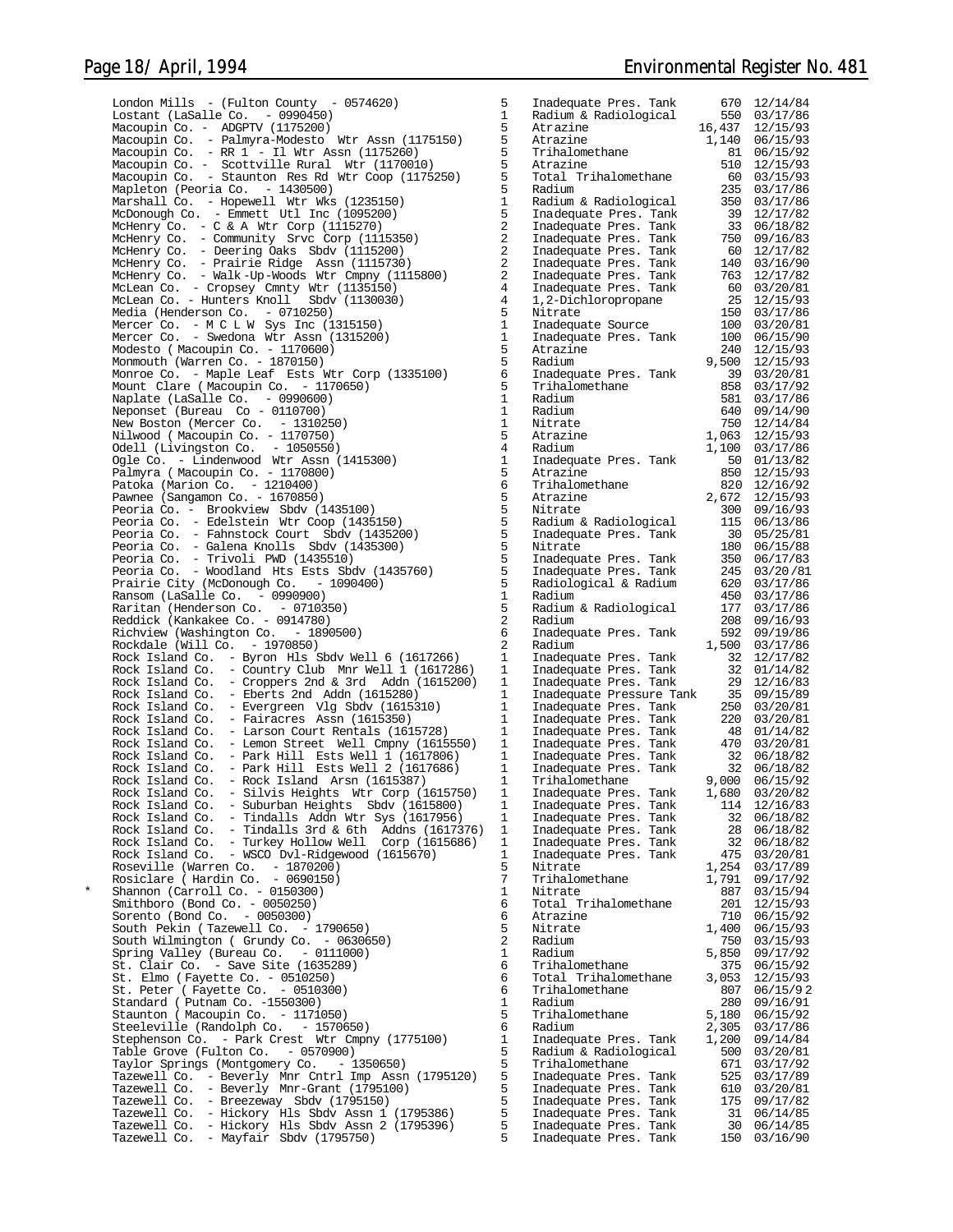|         | Tazewell Co. - Oakhaven Sbdv (1795760)                                                                                                 | 5               | Inadequate Pres. Tank 35 05/25/81                                                                                                                                                                                                                                                                                                                                                                    |     |
|---------|----------------------------------------------------------------------------------------------------------------------------------------|-----------------|------------------------------------------------------------------------------------------------------------------------------------------------------------------------------------------------------------------------------------------------------------------------------------------------------------------------------------------------------------------------------------------------------|-----|
|         | Tazewell Co. - Prairie View Wtr Assn (1795900)                                                                                         | 5               | Finally<br>autor Fres. Tank 55 03/20/81<br>Atrazine 830 12/15/93<br>Inadequate Treatment 816 09/15/89                                                                                                                                                                                                                                                                                                |     |
|         | Thayer (Sangamon Co. - 1671250)                                                                                                        | 5 <sup>5</sup>  |                                                                                                                                                                                                                                                                                                                                                                                                      |     |
|         | Union Co. - Lick Creek PWD (1815100)                                                                                                   | $7\overline{ }$ |                                                                                                                                                                                                                                                                                                                                                                                                      |     |
|         |                                                                                                                                        |                 | Plant & Source                                                                                                                                                                                                                                                                                                                                                                                       |     |
|         | Vermilion Co. - North Fork Well Assn (1835186)                                                                                         | $\overline{4}$  | Primit & Source<br>Inadequate Pres. Tank 66 06/17/83<br>Radium 1,144 09/17/92<br>Atrazine & TTHM 3,675 12/15/93<br>Atrazine 1,552 03/15/94                                                                                                                                                                                                                                                           |     |
|         | Viola (Mercer Co. $-1310450$ )                                                                                                         | $\mathbf{1}$    |                                                                                                                                                                                                                                                                                                                                                                                                      |     |
|         | Virden (Macoupin Co. - 1171100)                                                                                                        | 5 <sub>1</sub>  |                                                                                                                                                                                                                                                                                                                                                                                                      |     |
| $\star$ | Wayne City - (Wayne Co. - 1910450)                                                                                                     | $\overline{7}$  |                                                                                                                                                                                                                                                                                                                                                                                                      |     |
|         | Westfield (Clark Co. - 0230200)                                                                                                        | $4\overline{ }$ |                                                                                                                                                                                                                                                                                                                                                                                                      |     |
|         | White City ( Macoupin Co. - 1171150)                                                                                                   | 7               |                                                                                                                                                                                                                                                                                                                                                                                                      |     |
|         | White Hall ( Greene Co. - 0610400)                                                                                                     | 6               |                                                                                                                                                                                                                                                                                                                                                                                                      |     |
|         | Whiteside Co. - Lakeview Sbdv (1955150)                                                                                                | 1               | Tradequat e Water Source 1900 06/15/93<br>Trihalomethane 280 06/15/93<br>Atrazine 2,950 06/15/93<br>Inadequate Pres. Tank & 146 03/20/81<br>Nitrate<br>Mitrate<br>Inadequate Pres. Tank 29 03/17/92<br>Inadequate Pres. Tank 91 08/04/81<br>Inadequate Pres. Tank 420 01/13/82<br>Inadequate Pres. Tank 550 09/17/82<br>Inadequate Pres. Tank 550 09/17/82<br>Inadequate Pres. Tank 550 09/17/82<br> |     |
|         | Whiteside Co. - Shady Nook (1950020)                                                                                                   | <sup>1</sup>    |                                                                                                                                                                                                                                                                                                                                                                                                      |     |
|         | Will Co. - Bel-Air Sbdv (1975130)                                                                                                      | $\overline{a}$  |                                                                                                                                                                                                                                                                                                                                                                                                      |     |
|         | Will Co. - Clearview Sbdv (1975360)                                                                                                    | $\overline{2}$  |                                                                                                                                                                                                                                                                                                                                                                                                      |     |
|         | Will Co. - Dixie Dells (1977850)                                                                                                       | $\overline{a}$  |                                                                                                                                                                                                                                                                                                                                                                                                      |     |
|         | Will Co. - East Moreland Wtr Assn (1975600)                                                                                            | $\overline{a}$  |                                                                                                                                                                                                                                                                                                                                                                                                      |     |
|         | Will Co. - Fair Acres Sbdv (1975680)                                                                                                   | $\overline{a}$  |                                                                                                                                                                                                                                                                                                                                                                                                      |     |
|         | Will Co. - Garden Street Imprv Assn (1975376)                                                                                          | $\overline{a}$  |                                                                                                                                                                                                                                                                                                                                                                                                      |     |
|         | Will Co. - Greenfield Cmnty Well Cmpny (1975760)                                                                                       | $\sqrt{2}$      |                                                                                                                                                                                                                                                                                                                                                                                                      |     |
|         | Will Co. - Hillview Sbdv (1975800)                                                                                                     | $\overline{a}$  |                                                                                                                                                                                                                                                                                                                                                                                                      |     |
|         | Will Co. - Huntley Cmnty Sbdv (1975840)<br>Will Co. - Ingalls Park Sbdv (1975880)                                                      | $\overline{a}$  |                                                                                                                                                                                                                                                                                                                                                                                                      |     |
|         |                                                                                                                                        | $\overline{2}$  |                                                                                                                                                                                                                                                                                                                                                                                                      |     |
|         | Will Co. - Lakewood Shores Imprv Assn (1975930)                                                                                        | $\overline{a}$  |                                                                                                                                                                                                                                                                                                                                                                                                      |     |
|         | Will Co. - Oakview Avenue Wtrwks Inc (1977210)                                                                                         | $\overline{a}$  |                                                                                                                                                                                                                                                                                                                                                                                                      |     |
|         | Will Co. - Park Road Wtr Assn (1977330)                                                                                                | $\overline{a}$  |                                                                                                                                                                                                                                                                                                                                                                                                      |     |
|         | Will Co. - Ridgewood Sbdv (1977650)                                                                                                    | $\overline{a}$  |                                                                                                                                                                                                                                                                                                                                                                                                      |     |
|         | Will Co. - Scribner Street Sbdv (1977660)                                                                                              | $\overline{a}$  |                                                                                                                                                                                                                                                                                                                                                                                                      |     |
|         | Will Co. - Shawnita Trc Wtr Assn (1977690)                                                                                             | $\overline{a}$  |                                                                                                                                                                                                                                                                                                                                                                                                      |     |
|         | $\begin{minipage}{.4\linewidth} \textbf{Will Co.} \quad - \quad \textbf{Sumnyland} \quad \textbf{Sbdy} \quad (1977730) \end{minipage}$ | $\overline{2}$  |                                                                                                                                                                                                                                                                                                                                                                                                      |     |
|         | Williamson (Madison Co. - 1191100)                                                                                                     | 6               |                                                                                                                                                                                                                                                                                                                                                                                                      |     |
|         | Williamson Co. - Devils Kitchen Wtr Dst (1995160)                                                                                      | $7\overline{ }$ | Inadequate Treatment Plt1,330 09/15/89<br>& Source & Trihalomethane                                                                                                                                                                                                                                                                                                                                  |     |
|         | Williamson Co. - Lake of Egypt PWD (1995200)                                                                                           | $7\overline{ }$ |                                                                                                                                                                                                                                                                                                                                                                                                      |     |
|         | Wilsonville ( Macoupin Co. - 1171200)                                                                                                  | 5               | Inadequate Treatment $7,743$ 09/15/89                                                                                                                                                                                                                                                                                                                                                                |     |
|         | Winnebago Co. - Blue & Gold Homeowners Assn (2015250) 1                                                                                |                 | Trihalomethane $609 \t 06/15/92$<br>Inad. Press. Tank & 170 06/17/83                                                                                                                                                                                                                                                                                                                                 |     |
|         |                                                                                                                                        |                 |                                                                                                                                                                                                                                                                                                                                                                                                      |     |
|         | Winnebago Co. - Bradley Heights Sbdv (2015050)                                                                                         | $\mathbf{1}$    | mad. Source of Supply<br>Inadequate Pres. Tank 192 09/13/85<br>Inadequate Pres. Tank 60 12/17/82<br>Inadequate Pres. Tank 180 01/14/82<br>Inadequate Pres. Tank 180 06/17/83                                                                                                                                                                                                                         |     |
|         | Winnebago Co. - Briar Garden Apts (2015190)                                                                                            | 1               |                                                                                                                                                                                                                                                                                                                                                                                                      |     |
|         | Winnebago Co. - Cherry Vale East Apts (2015470)                                                                                        | 1               |                                                                                                                                                                                                                                                                                                                                                                                                      |     |
|         | Winnebago Co. - Cherry View Apts (2015278)                                                                                             | 1               |                                                                                                                                                                                                                                                                                                                                                                                                      |     |
|         | Winnebago Co. - Great Oaks & Beacon Hls Apts (2015488)<br>12/17/82                                                                     |                 | $1 \qquad \qquad$<br>Inadequate Pres. Tank                                                                                                                                                                                                                                                                                                                                                           | 943 |
|         | Winnebago Co. - Kishwaukee -Kilbuck Assn (2010010)                                                                                     | $\mathbf{1}$    |                                                                                                                                                                                                                                                                                                                                                                                                      |     |
|         | Winnebago Co. - Larchmont Sbdv (2015290)                                                                                               | $\mathbf{1}$    |                                                                                                                                                                                                                                                                                                                                                                                                      |     |
|         | Winnebago Co. - Legend Lakes Wtr Assn (2015300)                                                                                        | $\mathbf{1}$    |                                                                                                                                                                                                                                                                                                                                                                                                      |     |
|         | Woodford Co. - Oak Ridge Sndst (2035300)                                                                                               | $\mathbf{1}$    |                                                                                                                                                                                                                                                                                                                                                                                                      |     |
|         | Wyoming (Stark Co. - 1750200)                                                                                                          | 1               |                                                                                                                                                                                                                                                                                                                                                                                                      |     |
|         | Yates City (Knox Co. - 0950700)                                                                                                        | $5 -$           |                                                                                                                                                                                                                                                                                                                                                                                                      |     |
|         |                                                                                                                                        |                 | Pressure Tank                                                                                                                                                                                                                                                                                                                                                                                        |     |
|         | Public Water Supplies Removed from Previous List                                                                                       |                 |                                                                                                                                                                                                                                                                                                                                                                                                      |     |
|         | Alma (Marion Co. - 1210 050)                                                                                                           |                 | Iroquois Co. - Belmont Acres MWC (0755150)                                                                                                                                                                                                                                                                                                                                                           |     |
|         | Farina (Fayette Co. - 0510150)                                                                                                         |                 | Princeville (Peoria Co. - 1430750)                                                                                                                                                                                                                                                                                                                                                                   |     |
|         | Henry Co. - Green River Well 5 (0735416)                                                                                               |                 | Rock Island Co. - Tower Ridge Sbdv (1615780)                                                                                                                                                                                                                                                                                                                                                         |     |
|         | Henry Co. - Holmes Small Farm Sbdv (0735246)                                                                                           |                 |                                                                                                                                                                                                                                                                                                                                                                                                      |     |
|         | Henry Co. - Level Acres Wtr Sys Inc $(0735536)$                                                                                        |                 | Winnebago Co. - Goldie B Floberg Cntr (2015439)                                                                                                                                                                                                                                                                                                                                                      |     |
|         | Henry Co. - Level Acres Well 1 (0735436)                                                                                               |                 |                                                                                                                                                                                                                                                                                                                                                                                                      |     |
|         |                                                                                                                                        |                 |                                                                                                                                                                                                                                                                                                                                                                                                      |     |

Illinois Environmental Protection Agency Division of Public Water Supplies Critical Review List -- Public Water Supplies

The Critical Review List was developed to give additional notification to officials of public water supplies which may be close to being in violation of 35 Ill. Adm. Code, Subtitle F: Public Water Supplies, Chapter I or the Illinois Environmental Protection Act.

A supply will be placed on the Critical Review List when Agency records indicate that it is approaching any of the violations which would place it on the Restricted Status List.

This list is continually being revised as new information becomes available, and therefore, specific<br>inquiries as to the status of any public water supply should be directed to the Division of Public Water<br>Supplies for fin

Indicates public water supplies which have been added to the list since the previous publication.

\*\* Indicates actions are being taken by officials to bring the public water supply into compliance.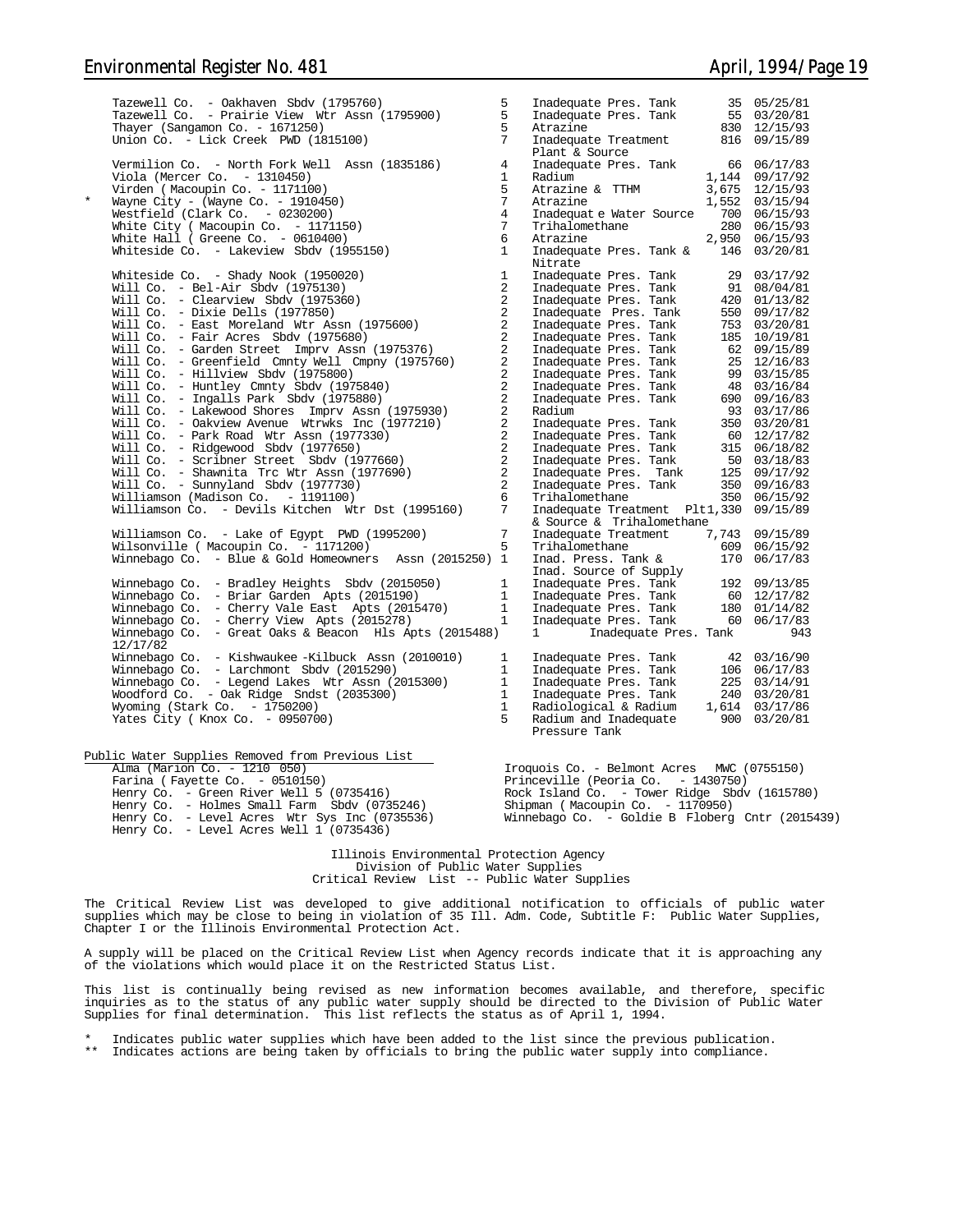# Illinois Environmental Protection Agency Division of Public Water Supplies Critical Review List -- Public Water Supplies April, 1994

|          |                                                                                                                       |                 |                                                                          | POP.   | LISTING         |
|----------|-----------------------------------------------------------------------------------------------------------------------|-----------------|--------------------------------------------------------------------------|--------|-----------------|
|          | NAME OF PUBLIC WATER SUPPLY/COUNTY/FACILITY NO.                                                                       | RGN             | NATURE OF PROBLEM                                                        | SERVED | DATE            |
|          | Baylis (Pike Co. - 1490100)                                                                                           | $5-$            | Source Capacity<br>Low System Pressure 465 03/20/81                      |        |                 |
|          | Bluford (Jefferson Co. - 0810100)                                                                                     | 7               |                                                                          |        |                 |
|          | Camargo (Douglas Co. - 0410100)                                                                                       | $\overline{4}$  | Inadequate Treatment Plant 400 12/16/91                                  |        |                 |
|          | Carlyle (Clinton Co. - 0270300)<br>Caseyville (St. Clair Co. - 1630250)                                               | 6               | Inadequate Treatment Plant 400 12/15/93                                  |        |                 |
|          |                                                                                                                       | 6               | Low System Pressure                                                      |        | 12,338 09/14/84 |
|          | Clinton (DeWitt Co. $-0390050$ )                                                                                      | $\overline{4}$  | Inadequate Plant Capacity 7,437 06/14/91                                 |        |                 |
|          | Davis (Stephenson Co. - 1770150)                                                                                      | $\mathbf{1}$    | Low System Pressure                                                      |        | 600 09/17/92    |
|          | DePue (Bureau Co. - 0110300)                                                                                          | $\mathbf{1}$    | Inadequate Treatment Plant 1,93012/15/93                                 |        |                 |
| $^\star$ | Dieterich (Effingham Co. - 0490150)                                                                                   | $\mathbf{1}$    | Inadequate Source                                                        |        | 568 03/15/94    |
|          | DuPage Co. - Highland Hls Sndst (0435560)                                                                             | $\overline{a}$  | Inadequate Pressure Tank 1,100 09/17/92                                  |        |                 |
|          | Edwardsville (Madison Co. - 1190250)                                                                                  | 6               | Inad. Treatment Plant 30,581 12/15/93                                    |        |                 |
|          | Evansville (Randolph Co. - 1570250)                                                                                   | 6               | Plant Capacity 1,838 05/25/81                                            |        |                 |
|          | Georgetown (Vermilion Co. - 1830350)                                                                                  | $\overline{4}$  | Inadequate Wtr Plant 3,678 06/15/93                                      |        |                 |
|          | Hardin (Calhoun Co. $-0130200$ )                                                                                      | 6               | Low System Pressure                                                      |        | 1,175 11/25/81  |
| $\star$  |                                                                                                                       | $\overline{4}$  |                                                                          |        |                 |
|          | Homer (Champaign Co. – 0190300)<br>Jackson Co. – South Highway PWD (0775400)<br>Kane Co. – John Mighway PWD (0775400) | $7\phantom{.0}$ | Inadequate Source 1,300 03/15/94<br>Low System Pressure 8,189 06/15/92   |        |                 |
|          | Kane Co. - Lake Marian Wtr Corp (0895200)                                                                             | 2               | Low System Pressure $\&$ 800 09/14/84                                    |        |                 |
|          |                                                                                                                       |                 | Inadequate Pres. Storage                                                 |        |                 |
|          | Kincaid (Christian Co. $-0210250$ )                                                                                   | 5               | Plant Capacity                                                           |        | 2,640 06/14/85  |
|          | Lewistown (Fulton Co. $-0570600$ )                                                                                    | 5               | Inadequate Source<br>Low System Pressure<br>Low System Pressure          |        | 2,700 06/15/88  |
|          | McHenry Co. - McHenry Shores Wtr Cmpny (1115020)                                                                      | 2               |                                                                          |        | 1,170 09/17/92  |
|          | McHenry Co. - Whispering Hills Wtr Cmpny (1115700)                                                                    | 2               | Low System Pressure                                                      | 6,000  | 06/15/93        |
|          | McHenry Co - Wonder Lake Wtr Cmpny (1115750)                                                                          | 2               | Inadequate Storage                                                       | 1,080  | 12/14/90        |
|          | Millstadt (St. Clair Co. - 1630850)                                                                                   | 6               | Low System Pressure<br>Low System Pressure                               |        | 2,750 12/16/91  |
|          | North Utica (LaSalle Co. - 0990650)                                                                                   | $\mathbf{1}$    |                                                                          |        | 3,943 03/18/84  |
|          | Patoka (Marion Co. - 1210400)                                                                                         | 6               | Inadequate Treatment Plant 820 12/15/93                                  |        |                 |
|          | Pearl (Pike Co.1490650)                                                                                               | 5               | Inadequate Pres. Tank 322 09/17/82                                       |        |                 |
|          | Pecatonica (Winnebago Co. -2010250)                                                                                   | $\mathbf{1}$    | Low System Pres. 1,830 06/15/90                                          |        |                 |
|          | Ramsey (Fayette Co. - 0510200)                                                                                        | 6               | Source Capacity &                                                        |        | 1,350 09/13/85  |
|          |                                                                                                                       |                 | Low System Pres.                                                         |        |                 |
|          | Richland Co. - West Liberty Dundas Wtr Dist (1595050) 7                                                               |                 | Low System Pres. &                                                       |        | 693 12/14/84    |
|          |                                                                                                                       |                 | Inadequate Source                                                        |        |                 |
| $^\star$ | Rock Island Co. - Tower Ridge Sbdv (1615780)                                                                          | 1               |                                                                          |        |                 |
|          | Stockton (Jo Daviess Co. - 0850450)                                                                                   | $\mathbf{1}$    | Inadequate Pres. Tank 70 03/15/94<br>Low System Pressur e 1,900 06/15/84 |        |                 |
|          | Sumner (Lawrence Co. - 1010300)                                                                                       | $7\phantom{.0}$ | Low System Pressure                                                      |        | 1,553 12/13/85  |
|          | Taylor Springs (Montgomery Co. - 1350650)                                                                             | $5^{\circ}$     | Low System Pressure 650 02/20/81                                         |        |                 |
|          | Walnut Hill (Marion Co. $-1210600$ )                                                                                  | 6               | Low System Pressure                                                      |        | 1,200 06/14/85  |
|          | Will Co. - Metro Utl Chickasaw Dvn (1975320)                                                                          | $\overline{2}$  | Low System Pressure                                                      | 7,700  | 09/17/92        |
|          | Public Water Supplies Removed from Previous List                                                                      |                 |                                                                          |        |                 |

Public Water Supplies Removed from Previous List Mason (Effingham Co. - 0490300)

Orangeville (Stephenson Co. - 1770350)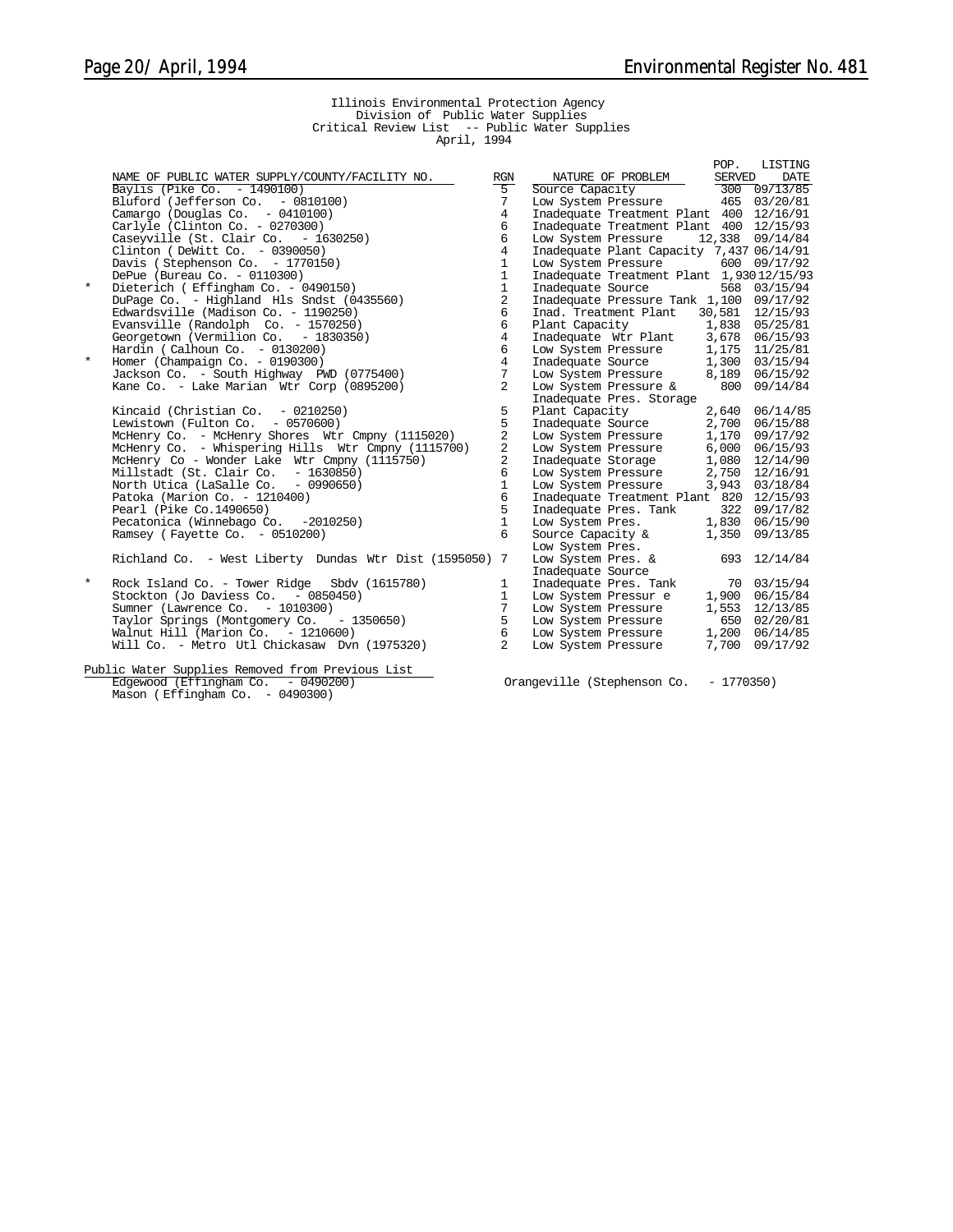| ENVIRONMENTAL INFORMATION SERVICES<br><b>AVAILABLE FROM THE BOARD</b>                                                                                                                                                                                                                                                                                                                                                                                                                                                                                                                                                                                                                                                                                |                                                                                                                                                                                                                                                                                                                                                             |  |  |  |  |
|------------------------------------------------------------------------------------------------------------------------------------------------------------------------------------------------------------------------------------------------------------------------------------------------------------------------------------------------------------------------------------------------------------------------------------------------------------------------------------------------------------------------------------------------------------------------------------------------------------------------------------------------------------------------------------------------------------------------------------------------------|-------------------------------------------------------------------------------------------------------------------------------------------------------------------------------------------------------------------------------------------------------------------------------------------------------------------------------------------------------------|--|--|--|--|
| The Board has the following information available:                                                                                                                                                                                                                                                                                                                                                                                                                                                                                                                                                                                                                                                                                                   |                                                                                                                                                                                                                                                                                                                                                             |  |  |  |  |
| POLLUTION CONTROL BOARD ELECTRONIC BULLETIN BOARD SYSTEM (BBS). The Pollution Control<br>Board operates an electronic BBS at 312-814-1590. The BBS is available 24 hours a day, 7 days a week, to anyone<br>with access to a computer and a modem - there is no charge for access to the BBS. The best communications<br>settings are 8 data bits (or data length 8), no parity (or parity = none) and 1 stop bit, i.e., $8-N-1$ . The best terminal<br>emulation is ANSI-BBS or just ANSI. The BBS contains Board Agendas, Environmental Registers, Annual<br>Reports, and various documents about the Board. You may download these documents to your computer. For<br>additional information contact Don Brown at the Board Offices 312-814-3461. |                                                                                                                                                                                                                                                                                                                                                             |  |  |  |  |
| SUBSCRIPTION SERVICE OF BOARD OPINIONS AND ORDERS. The subscription service comprises all the<br>Opinions and Orders issued by the Pollution Control Board in a fiscal year (July 1 through June 30). The Board<br>meets approximately twice monthly in order to issue Opinions and Orders. Usually no later than the end of each<br>month, a volume is issued containing the Opinions and Orders of the Board from the preceding month.                                                                                                                                                                                                                                                                                                             |                                                                                                                                                                                                                                                                                                                                                             |  |  |  |  |
| 1993) ARE AVAILABLE FOR IMMEDIATE DELIVERY. The cost is \$350.00 per set.                                                                                                                                                                                                                                                                                                                                                                                                                                                                                                                                                                                                                                                                            | HARD COPIES OF BOARD OPINIONS AND ORDERS FOR FISCAL YEAR 1993 (July 1, 1992 through June 30,                                                                                                                                                                                                                                                                |  |  |  |  |
| useful tools provided by the WordPerfect software.                                                                                                                                                                                                                                                                                                                                                                                                                                                                                                                                                                                                                                                                                                   | Two formats are offered starting July 1 of last year (FY93): a hard paper copy for \$350.00 per year and an<br>electronic version for \$275.00 per year. The electronic version will consist of Opinions and Orders in the WordPer-<br>fect 5.1 format on either 3.5" or 5.25" inch diskettes. The electronic format will allow for word searches and other |  |  |  |  |
| ic version, please specify 3.5" or 5.25" diskettes.                                                                                                                                                                                                                                                                                                                                                                                                                                                                                                                                                                                                                                                                                                  | When ordering, please specify the choice of either the hard copy or electronic version. If ordering the electron-                                                                                                                                                                                                                                           |  |  |  |  |
|                                                                                                                                                                                                                                                                                                                                                                                                                                                                                                                                                                                                                                                                                                                                                      | SUBSCRIPTION SERVICE FOR BOARD OPINIONS AND ORDERS                                                                                                                                                                                                                                                                                                          |  |  |  |  |
| Enclosed is a check in the amount of<br>subscription service to the Board's opinions and orders.                                                                                                                                                                                                                                                                                                                                                                                                                                                                                                                                                                                                                                                     | made payable to the Illinois Pollution Control Board for the                                                                                                                                                                                                                                                                                                |  |  |  |  |
| Name<br>(FY92 available in hard copy only).<br>Address                                                                                                                                                                                                                                                                                                                                                                                                                                                                                                                                                                                                                                                                                               | <b>Fiscal Year Ordered</b>                                                                                                                                                                                                                                                                                                                                  |  |  |  |  |
|                                                                                                                                                                                                                                                                                                                                                                                                                                                                                                                                                                                                                                                                                                                                                      | Hard Copy <u>and Copy</u>                                                                                                                                                                                                                                                                                                                                   |  |  |  |  |
| Hard Copy Cost per FY: \$350.00<br>Electronic Copy Cost for FY93: \$275.00                                                                                                                                                                                                                                                                                                                                                                                                                                                                                                                                                                                                                                                                           | Electronic Copy                                                                                                                                                                                                                                                                                                                                             |  |  |  |  |
| Please send to: (5.25" 1.2 MB or 3.5" 1.44 MB)<br>Joseph D'Alessandro<br>Illinois Pollution Control Board<br>100 W. Randolph St., Ste. 11-500<br>Chicago, IL 60601                                                                                                                                                                                                                                                                                                                                                                                                                                                                                                                                                                                   | Disk Size                                                                                                                                                                                                                                                                                                                                                   |  |  |  |  |